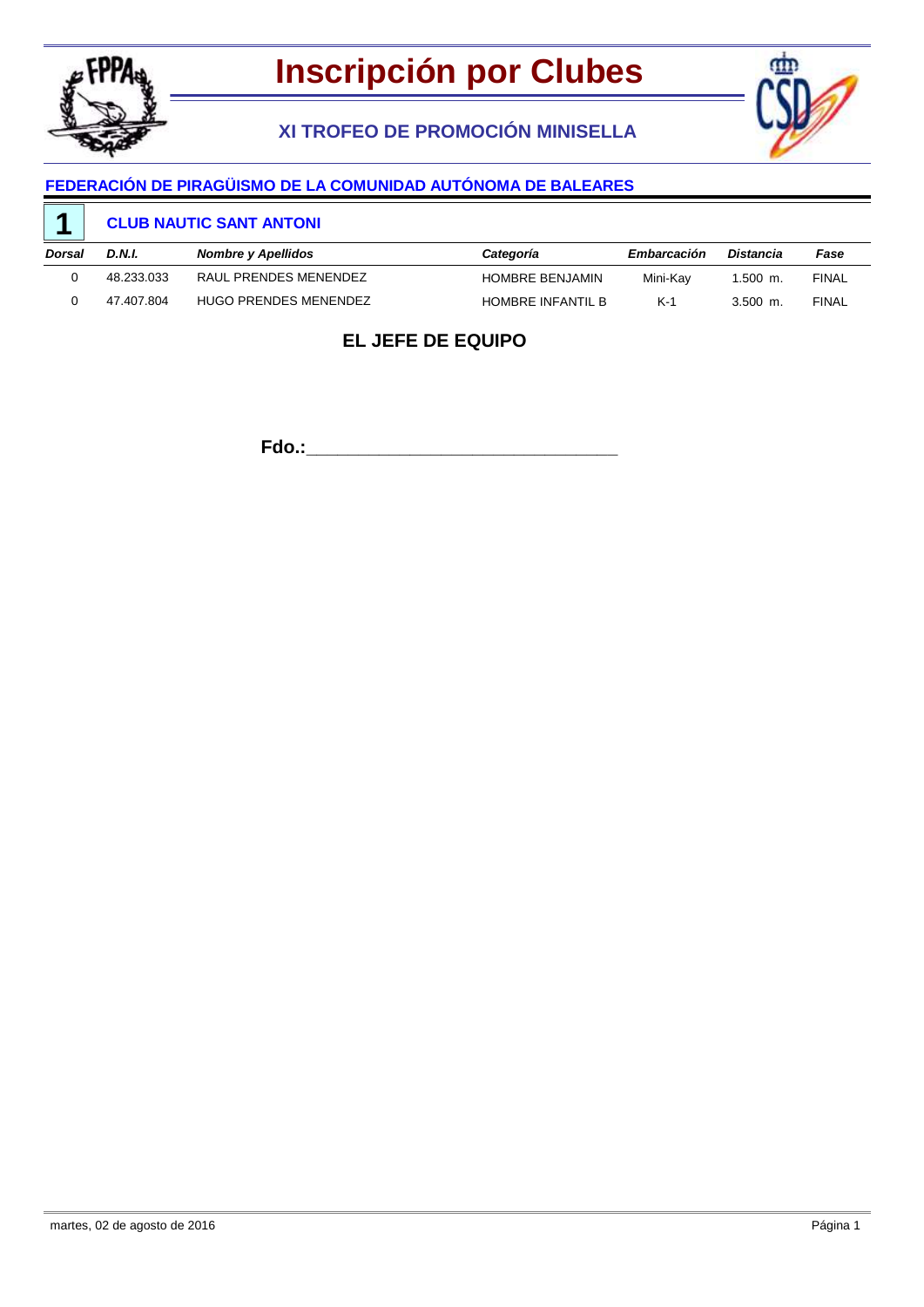

# **XI TROFEO DE PROMOCIÓN MINISELLA**



## **FEDERACIÓN DE PIRAGÜISMO DE LA COMUNIDAD AUTÓNOMA DEL PRINCIPADO DE ASTURIAS**

#### **CLUB KAYAK SIERO 2**

| Dorsal | <b>D.N.I.</b> | <b>Nombre y Apellidos</b>  | Categoría                | Embarcación | <b>Distancia</b> | Fase         |
|--------|---------------|----------------------------|--------------------------|-------------|------------------|--------------|
| 167    | 53.512.764    | RAMON SUAREZ DEL CUETO     | <b>HOMBRE INFANTIL A</b> | $K-1$       | $3.500$ m.       | <b>FINAL</b> |
| 168    | 00.069.330    | <b>LEA ORSETTIG HUGUET</b> | MUJER INFANTIL A         | $K-1$       | $3.500$ m.       | <b>FINAL</b> |
| 169    | 09.419.840    | SIMON GRANDA FAYA          | <b>HOMBRE INFANTIL A</b> | $K-1$       | $3.500$ m.       | <b>FINAL</b> |
| 170    | 53.512.992    | LUIS INFANZON DOMINGUEZ    | <b>HOMBRE INFANTIL B</b> | $K-1$       | $3.500$ m.       | <b>FINAL</b> |
| 171    | 71.904.462    | DANIEL FERNANDEZ MARTINEZ  | <b>HOMBRE ALEVIN</b>     | Mini-Kay    | $3.500$ m.       | <b>FINAL</b> |
| 172    | 54.305.505    | TOMAS FERNANDEZ QUINTANA   | <b>HOMBRE BENJAMIN</b>   | Mini-Kay    | $1.500$ m.       | <b>FINAL</b> |
| 173    | 02.773.685    | ALEJANDRO GUTIERREZ DIAZ   | <b>HOMBRE BENJAMIN</b>   | Mini-Kay    | $1.500$ m.       | <b>FINAL</b> |
| 174    | 53.512.961    | CARLOS CIFUENTES RODRIGUEZ | <b>HOMBRE BENJAMIN</b>   | Mini-Kay    | $1.500$ m.       | <b>FINAL</b> |
| 175    | 53.512.960    | ALVARO CIFUENTES RODRIGUEZ | <b>HOMBRE INFANTIL B</b> | $K-1$       | $3.500$ m.       | <b>FINAL</b> |
| 176    | 54.305.041    | PEDRO FERNANDEZ MENDEZ     | <b>HOMBRE INFANTIL A</b> | $K-1$       | $3.500$ m.       | <b>FINAL</b> |
| 177    | 53.513.587    | RAMON ORDIERES ALVAREZ     | <b>HOMBRE BENJAMIN</b>   | Mini-Kay    | $1.500$ m.       | <b>FINAL</b> |

### **EL JEFE DE EQUIPO**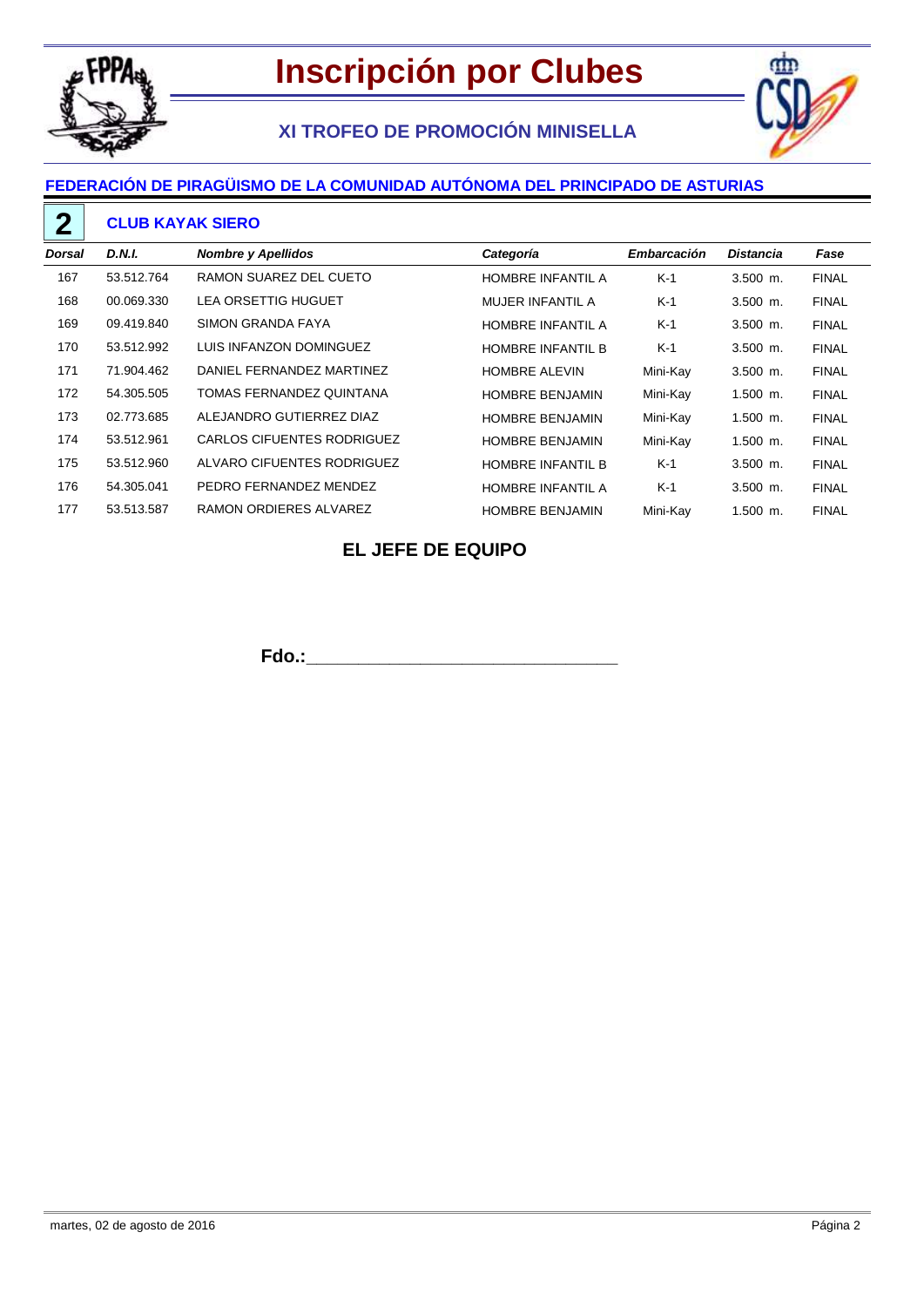

# **Inscripción por Clubes**

# **XI TROFEO DE PROMOCIÓN MINISELLA**



### **FEDERACIÓN DE PIRAGÜISMO DE LA COMUNIDAD AUTÓNOMA DEL PRINCIPADO DE ASTURIAS**

## **REAL GRUPO DE CULTURA COVADONGA**

| Dorsal | D.N.I.                   | <b>Nombre y Apellidos</b>                               | Categoría                | <b>Embarcación</b> | <b>Distancia</b> | Fase         |
|--------|--------------------------|---------------------------------------------------------|--------------------------|--------------------|------------------|--------------|
| 888    | 53.778.543               | <b>FRANCISCO OVIES GUTIERREZ</b>                        | <b>HOMBRE INFANTIL A</b> | $K-1$              | 3.500 m.         | <b>FINAL</b> |
| 889    | 58.438.036               | <b>CESAR INFIESTA CAICOYA</b>                           | HOMBRE INFANTIL A        | K-1                | $3.500$ m.       | <b>FINAL</b> |
| 891    | 47.258.006               | <b>OLIVER TAMAME FERNANDEZ</b>                          | HOMBRE INFANTIL A        | $C-1$              | 3.500 m.         | <b>FINAL</b> |
| 892    | 58.458.437               | PABLO FERNANDEZ LAGO                                    | HOMBRE INFANTIL A        | C-1                | $3.500$ m.       | <b>FINAL</b> |
| 897    | 53.775.765               | JOSE ANTONIO GONZALEZ DEL DAMPO VILLA HOMBRE INFANTIL A |                          | $C-1$              | $3.500$ m.       | <b>FINAL</b> |
| 900    | 58.436.028               | <b>JANEL CUESTA MARTINEZ</b>                            | <b>HOMBRE BENJAMIN</b>   | Mini-Kay           | $1.500$ m.       | <b>FINAL</b> |
| 901    | 58.441.691               | <b>MARINA ESCUDERO ORDIZ</b>                            | <b>MUJER PREBENJA</b>    | Mini-Kay           | 1.500 m.         | <b>FINAL</b> |
| 907    | 53.678.769               | EVA ALVAREZ INDA                                        | MUJER INFANTIL A         | $C-1$              | $3.500$ m.       | <b>FINAL</b> |
| 908    | 58.434.031<br>53.774.295 | CARLOS FERNÁNDEZ COQUE<br>PABLO MARTINO DE LA PARTE     | HOMBRE INFANTIL B        | K-2                | 3.500 m.         | <b>FINAL</b> |
| 912    | 58.440.949               | DAVID GARCIA-ORDAS HIDALGO                              | <b>HOMBRE INFANTIL B</b> | K-1                | $3.500$ m.       | <b>FINAL</b> |
| 913    | 58.440.144               | ADRIAN IGLESIAS GONZALEZ                                | HOMBRE INFANTIL B        | K-1                | $3.500$ m.       | <b>FINAL</b> |
| 914    | 58.431.784<br>58.431.782 | NICOLAS GRANDA BRANA<br>LUCAS GRANDA BRAÑA              | HOMBRE INFANTIL B        | $C-2$              | $3.500$ m.       | <b>FINAL</b> |
| 923    | 58.441.701               | <b>BEATRIZ PEREZ ROQUE</b>                              | <b>MUJER INFANTIL B</b>  | $K-1$              | $3.500$ m.       | <b>FINAL</b> |
| 926    | 58.432.258               | ALEJANDRO LOBO GARCIA                                   | <b>HOMBRE ALEVIN</b>     | Mini-Kay           | $3.500$ m.       | <b>FINAL</b> |
| 927    | 58.459.158               | DANIEL ESTEBANEZ SANTIAGO                               | <b>HOMBRE ALEVIN</b>     | Mini-Kay           | $3.500$ m.       | <b>FINAL</b> |
| 929    | 58.440.950               | <b>JAIME GARCIA-ORDAS HIDALGO</b>                       | <b>HOMBRE ALEVIN</b>     | Mini-Kay           | $3.500$ m.       | <b>FINAL</b> |
| 931    | 53.779.336               | <b>IGNACIO PAREDES VERGARA</b>                          | <b>HOMBRE ALEVIN</b>     | Mini-Kay           | $3.500$ m.       | <b>FINAL</b> |
| 932    | 53.779.322               | ALEJANDRO ABEL ACON                                     | <b>HOMBRE ALEVIN</b>     | Mini-Kay           | $3.500$ m.       | <b>FINAL</b> |
| 933    | 58.443.772               | ALEJANDRO LLANEZA SANCHEZ-MIGALLON                      | <b>HOMBRE ALEVIN</b>     | Mini-Kay           | $3.500$ m.       | <b>FINAL</b> |
| 934    | 53.774.952               | BRUNO VALDERREY ALONSO                                  | <b>HOMBRE ALEVIN</b>     | Mini-Kay           | $3.500$ m.       | <b>FINAL</b> |
| 941    | 58.470.696               | DANIEL MEANA GUTIERREZ                                  | <b>HOMBRE ALEVIN</b>     | Mini-Kay           | $3.500$ m.       | <b>FINAL</b> |
| 943    | 53.777.884               | PELAYO MONASTERIO SANCHEZ                               | <b>HOMBRE ALEVIN</b>     | Mini-Kay           | $3.500$ m.       | <b>FINAL</b> |
| 944    | 53.776.133               | PELAYO RIESTRA DE LA RIVA                               | <b>HOMBRE ALEVIN</b>     | Mini-Kay           | $3.500$ m.       | <b>FINAL</b> |
| 945    | 58.439.510               | PABLO RODRIGUEZ SUAREZ                                  | <b>HOMBRE ALEVIN</b>     | Mini-Kay           | $3.500$ m.       | <b>FINAL</b> |
| 947    | 53.779.069               | MIGUEL FOLGUERAS BARTHE                                 | <b>HOMBRE ALEVIN</b>     | Mini-Kay           | $3.500$ m.       | <b>FINAL</b> |
| 950    | 53.783.681               | MARIA PARAJA FERNANDEZ                                  | <b>MUJER ALEVIN</b>      | Mini-Kay           | $3.500$ m.       | <b>FINAL</b> |
| 952    | 53.779.070               | SARA FOLGUERAS BARTHE                                   | <b>MUJER ALEVIN</b>      | Mini-Kay           | $3.500$ m.       | <b>FINAL</b> |
| 955    | 53.775.766               | COVADONGA GONZALEZ DEL CAMPO VILLAM MUJER ALEVIN        |                          | Mini-Kay           | 3.500 m.         | <b>FINAL</b> |
| 957    | 71.978.335               | CARMEN DIAZ-FAES CACHERO                                | MUJER ALEVIN             | Mini-Kay           | $3.500$ m.       | <b>FINAL</b> |
| 958    | 53.775.574               | CARMEN VALDERREY MORILLA                                | MUJER ALEVIN             | Mini-Kay           | $3.500$ m.       | <b>FINAL</b> |
| 959    | 58.461.457               | SAUL ALVAREZ SUAREZ                                     | <b>HOMBRE BENJAMIN</b>   | Mini-Kay           | $1.500$ m.       | <b>FINAL</b> |
| 960    | 58.445.887               | RUBEN ESCUDERO ORDIZ                                    | HOMBRE BENJAMIN          | Mini-Kay           | $1.500$ m.       | <b>FINAL</b> |
| 961    | 71.978.337               | ALVARO DIAZ-FAES CACHERO                                | HOMBRE BENJAMIN          | Mini-Kay           | $1.500$ m.       | <b>FINAL</b> |
| 962    | 58.435.541               | ANDRES PALOMO MORENO                                    | HOMBRE PREBENJA          | Mini-Kay           | $1.500$ m.       | <b>FINAL</b> |
| 963    | 53.777.385               | DIMAS ALONSO CANGA                                      | <b>HOMBRE BENJAMIN</b>   | Mini-Kay           | $1.500$ m.       | <b>FINAL</b> |
| 964    | 53.776.901               | SOFIA TAMAME FERNANDEZ                                  | MUJER BENJAMIN           | Mini-Kay           | $1.500$ m.       | <b>FINAL</b> |
| 965    | 53.776.987               | ELENA FANEGO FERNANDEZ                                  | MUJER BENJAMIN           | Mini-Kay           | $1.500$ m.       | <b>FINAL</b> |
| 966    | 58.439.613               | HENAR SUAREZ VALDES                                     | MUJER BENJAMIN           | Mini-Kay           | $1.500$ m.       | <b>FINAL</b> |
| 968    | 53.777.885               | CARMEN MONASTERIO SANCHEZ                               | <b>MUJER BENJAMIN</b>    | Mini-Kay           | $1.500$ m.       | <b>FINAL</b> |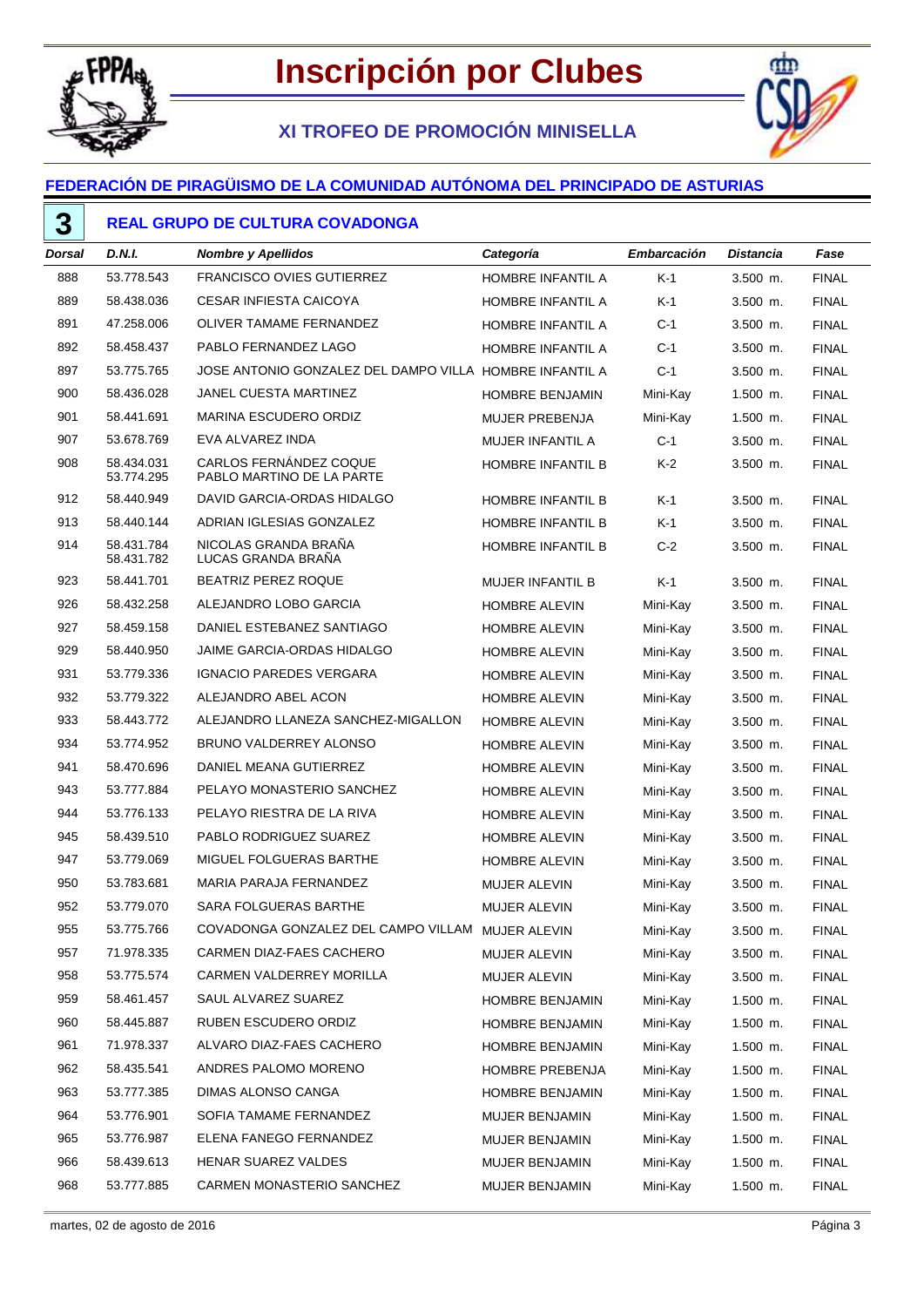

**XI TROFEO DE PROMOCIÓN MINISELLA**



969 10.848.647 ADRIAN ALVAREZ SUAREZ HOMBRE PREBENJA Mini-Kay 1.500 m. FINAL

## **EL JEFE DE EQUIPO**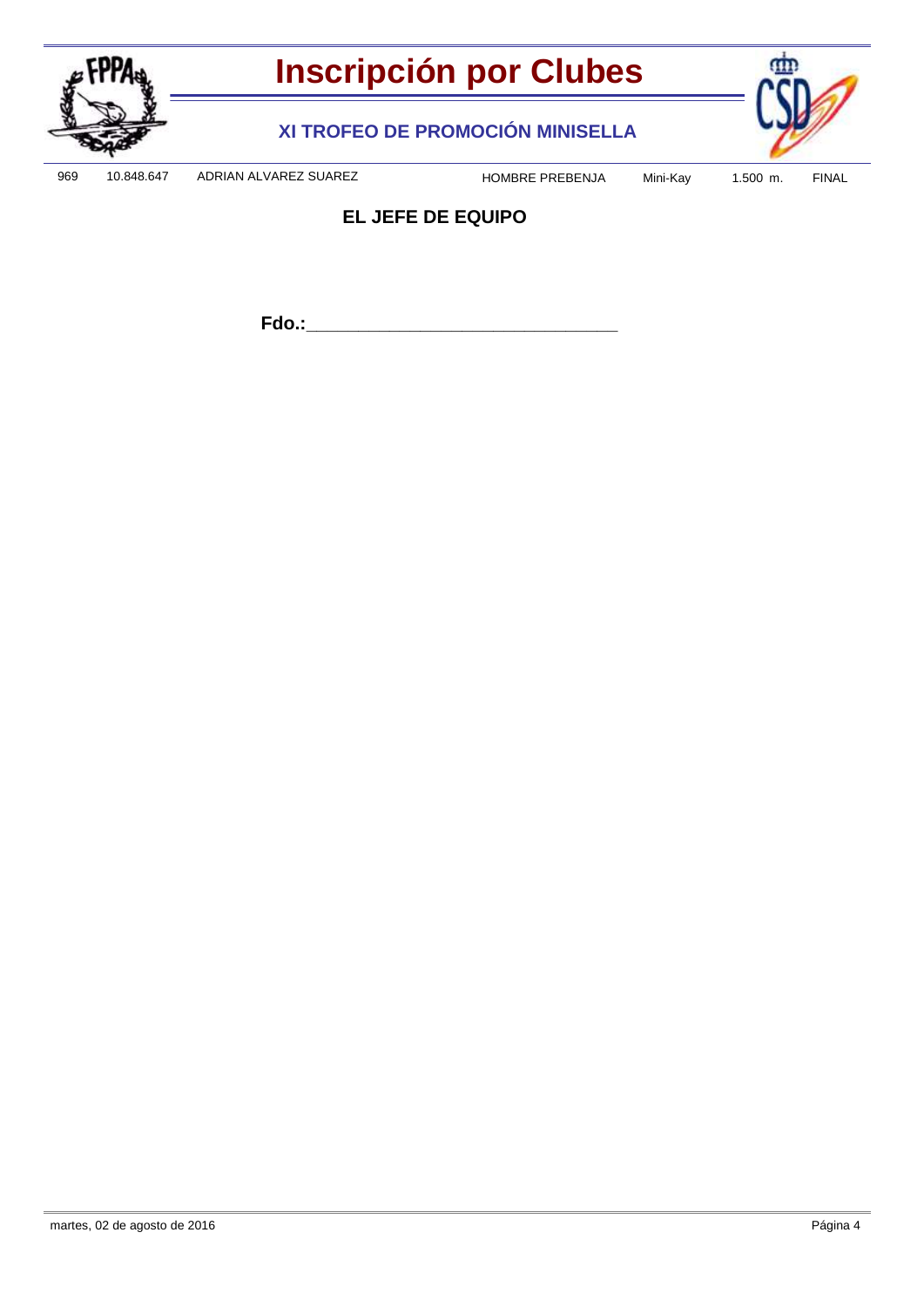

# **XI TROFEO DE PROMOCIÓN MINISELLA**



#### **FEDERACIÓN DE PIRAGÜISMO DE LA COMUNIDAD AUTÓNOMA DEL PRINCIPADO DE ASTURIAS**

### **LOS ALBIONES DE NAVIA**

| <b>Dorsal</b> | <b>D.N.I.</b>            | <b>Nombre y Apellidos</b>                                  | Categoría                | <b>Embarcación</b> | <b>Distancia</b> | Fase         |
|---------------|--------------------------|------------------------------------------------------------|--------------------------|--------------------|------------------|--------------|
| 211           | 53.524.109               | <b>LUCIA VAL CERDEIRA</b>                                  | MUJER ALEVIN             | Mini-Kay           | 3.500 m.         | <b>FINAL</b> |
| 212           | 53.523.597               | MIGUEL PERTIERRA FERNANDEZ-CAMPOAMO                        | <b>HOMBRE ALEVIN</b>     | Mini-Kay           | $3.500$ m.       | <b>FINAL</b> |
| 214           | 71.804.120               | NACHO MENDEZ HUERTAS                                       | <b>HOMBRE BENJAMIN</b>   | Mini-Kay           | $1.500$ m.       | <b>FINAL</b> |
| 217           | 53.524.700               | PAULA PEREZ PELAEZ                                         | <b>MUJER INFANTIL A</b>  | $K-1$              | 3.500 m.         | <b>FINAL</b> |
| 219           | 53.524.356               | <b>MARIO ALMEIDA PICOS</b>                                 | <b>HOMBRE PREBENJA</b>   | Mini-Kay           | $1.500$ m.       | <b>FINAL</b> |
| 220           | 53.523.264               | PELAYO FERNANDEZ-CAMPOAMOR LOPEZ                           | <b>HOMBRE BENJAMIN</b>   | Mini-Kay           | $1.500$ m.       | <b>FINAL</b> |
| 221           | 53.523.535               | ALEJANDRO PEREZ ANES                                       | <b>HOMBRE ALEVIN</b>     | Mini-Kay           | $3.500$ m.       | <b>FINAL</b> |
| 222           | 53.520.156<br>53.520.164 | <b>VERA PEREZ GARCIA</b><br><b>CLAUDIA FERNANDEZ LOPEZ</b> | <b>MUJER INFANTIL A</b>  | $K-2$              | $3.500$ m.       | <b>FINAL</b> |
| 223           | 53.523.889               | <b>VICTOR LANZA MARTY</b>                                  | <b>HOMBRE BENJAMIN</b>   | Mini-Kay           | $1.500$ m.       | <b>FINAL</b> |
| 224           | 53.523.871               | SOFIA PEREZ GAYO                                           | <b>MUJER INFANTIL B</b>  | $K-1$              | $3.500$ m.       | <b>FINAL</b> |
| 227           | 53.523.080               | <b>MARTIN ALVAREZ GARCIA</b>                               | <b>HOMBRE BENJAMIN</b>   | Mini-Kay           | $1.500$ m.       | <b>FINAL</b> |
| 228           | 53.521.128               | ALEJANDRO CUESTOS GONZALEZ                                 | <b>HOMBRE ALEVIN</b>     | Mini-Kay           | $3.500$ m.       | <b>FINAL</b> |
| 231           | 53.521.705               | DANIEL MARTINEZ PEREZ                                      | <b>HOMBRE ALEVIN</b>     | Mini-Kay           | 3.500 m.         | <b>FINAL</b> |
| 232           | 53.522.660               | NOELIA SUAREZ OVALLE                                       | <b>MUJER ALEVIN</b>      | Mini-Kay           | $3.500$ m.       | <b>FINAL</b> |
| 235           | 53.521.704               | <b>LUCAS MARTINEZ PEREZ</b>                                | <b>HOMBRE INFANTIL B</b> | $K-1$              | $3.500$ m.       | <b>FINAL</b> |
| 237           | 53.523.457               | PABLO CASTRO HUERTA                                        | <b>HOMBRE ALEVIN</b>     | Mini-Kay           | $3.500$ m.       | <b>FINAL</b> |
| 238           | 21.085.491               | ADRIAN OLIVEROS ALMEIDA                                    | <b>HOMBRE PREBENJA</b>   | Mini-Kay           | 1.500 m.         | <b>FINAL</b> |

### **EL JEFE DE EQUIPO**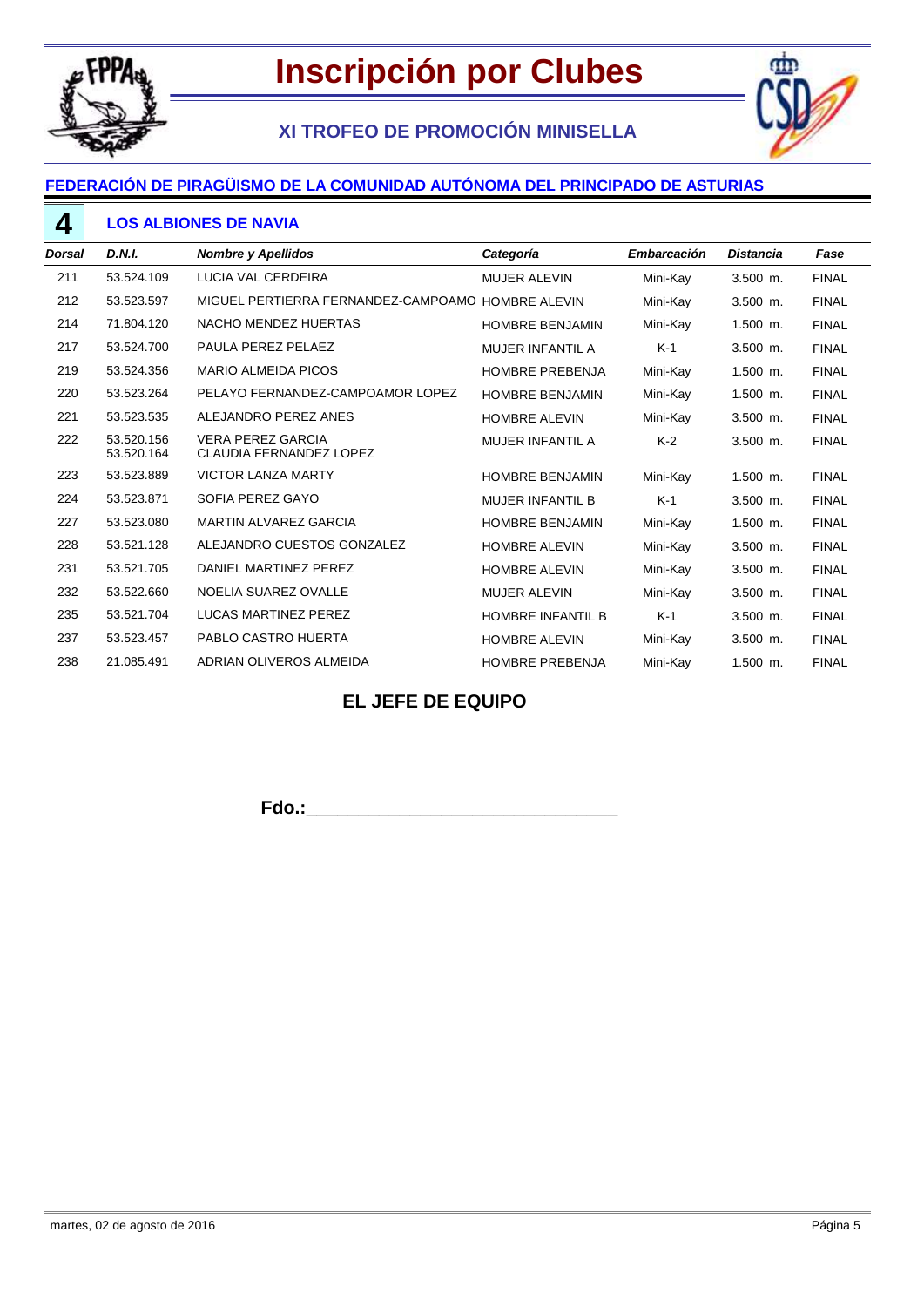

**5**

# **Inscripción por Clubes**

# **XI TROFEO DE PROMOCIÓN MINISELLA**



## **FEDERACIÓN DE PIRAGÜISMO DE LA COMUNIDAD AUTÓNOMA DEL PRINCIPADO DE ASTURIAS**

#### **SOCIEDAD CULTURAL Y DEPORTIVA RIBADESELLA**

| Dorsal | <b>D.N.I.</b> | <b>Nombre y Apellidos</b>  | Categoría                | <b>Embarcación</b> | <b>Distancia</b> | Fase         |
|--------|---------------|----------------------------|--------------------------|--------------------|------------------|--------------|
| 971    | 71.742.616    | DANIEL BODE RIESTRA        | <b>HOMBRE BENJAMIN</b>   | Mini-Kay           | $1.500$ m.       | <b>FINAL</b> |
| 973    | 53.511.079    | <b>JOSE ALVAREZ NOSTI</b>  | <b>HOMBRE INFANTIL B</b> | $K-1$              | $3.500$ m.       | <b>FINAL</b> |
| 974    | 15.508.967    | <b>MARIA SUCO CUESTA</b>   | <b>MUJER ALEVIN</b>      | Mini-Kay           | $3.500$ m.       | <b>FINAL</b> |
| 978    | 21.080.057    | ANGELA LLANO DIAZ          | <b>MUJER BENJAMIN</b>    | Mini-Kay           | $1.500$ m.       | <b>FINAL</b> |
| 980    | 71.740.951    | <b>MARTA BARBAS ROMAN</b>  | <b>MUJER BENJAMIN</b>    | Mini-Kay           | $1.500$ m.       | <b>FINAL</b> |
| 996    | 71.733.163    | OSCAR CUESTA OVES          | <b>HOMBRE ALEVIN</b>     | Mini-Kay           | $3.500$ m.       | <b>FINAL</b> |
| 999    | 09.147.960    | MARIA PINEDO MERINO        | <b>MUJER INFANTIL B</b>  | $K-1$              | $3.500$ m.       | <b>FINAL</b> |
| 1009   | 58.447.675    | VICTOR GONZALEZ NUÑEZ      | <b>HOMBRE INFANTIL B</b> | $K-1$              | $3.500$ m.       | <b>FINAL</b> |
| 1010   | 58.447.674    | RODRIGO GONZAZLEZ MUÑIZ    | <b>HOMBRE ALEVIN</b>     | Mini-Kay           | $3.500$ m.       | <b>FINAL</b> |
| 1016   | 21.080.717    | ELIAS GALLEGO GONZALEZ     | <b>HOMBRE INFANTIL A</b> | $K-1$              | $3.500$ m.       | <b>FINAL</b> |
| 1019   | 71.736.635    | <b>JAVIER GARCIA ROMAN</b> | <b>HOMBRE ALEVIN</b>     | Mini-Kay           | $3.500$ m.       | <b>FINAL</b> |

### **EL JEFE DE EQUIPO**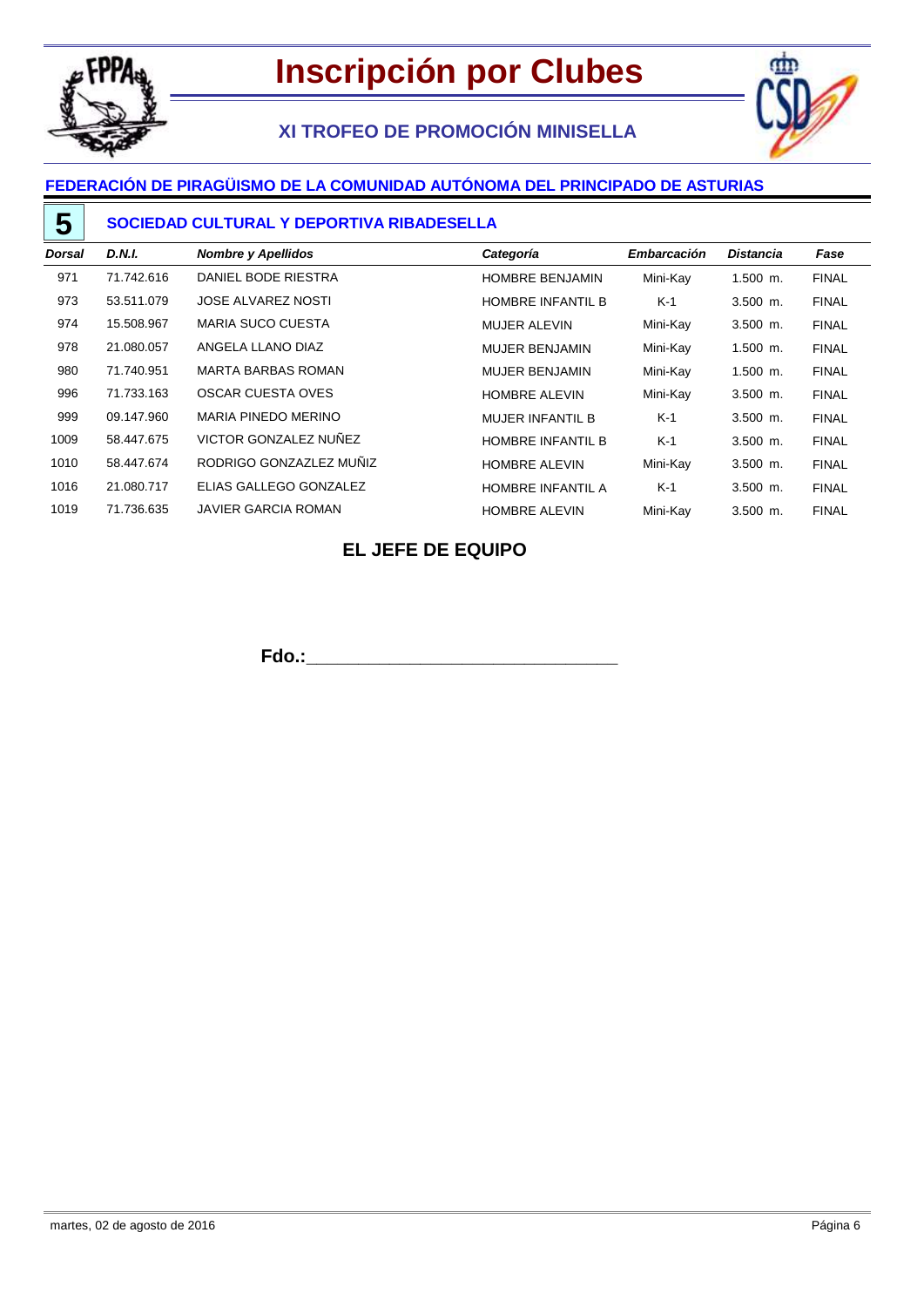

## **XI TROFEO DE PROMOCIÓN MINISELLA**



#### **FEDERACIÓN DE PIRAGÜISMO DE LA COMUNIDAD AUTÓNOMA DEL PRINCIPADO DE ASTURIAS**

#### **CLUB NAUTICO ENSIDESA 6**

| Dorsal | <b>D.N.I.</b>            | <b>Nombre y Apellidos</b>                       | Categoría                | <b>Embarcación</b> | <b>Distancia</b> | Fase         |
|--------|--------------------------|-------------------------------------------------|--------------------------|--------------------|------------------|--------------|
| 474    | 58.446.438               | BELTRAN FERNANDEZ GUERRA                        | <b>HOMBRE INFANTIL A</b> | $K-1$              | $3.500$ m.       | <b>FINAL</b> |
| 478    | 71.975.990               | DIEGO GONZALEZ FERNANDEZ                        | <b>HOMBRE BENJAMIN</b>   | Mini-Kay           | $1.500$ m.       | <b>FINAL</b> |
| 493    | 53.779.907               | LUCAS GARCIA DOMINGUEZ                          | HOMBRE INFANTIL A        | $K-1$              | $3.500$ m.       | <b>FINAL</b> |
| 500    | 71.975.996               | JENNIFER GONZALEZ ESTEVEZ                       | <b>MUJER ALEVIN</b>      | Mini-Kay           | $3.500$ m.       | <b>FINAL</b> |
| 514    | 71.975.997               | JOSE DOMINGO GONZALEZ ESTEVEZ                   | <b>HOMBRE BENJAMIN</b>   | Mini-Kay           | $1.500$ m.       | <b>FINAL</b> |
| 527    | 71.908.509<br>71.908.510 | VIRGINIA IGLESIAS GALAZ<br>LUCIA IGLESIAS GALAZ | MUJER INFANTIL A         | $K-2$              | $3.500$ m.       | <b>FINAL</b> |
| 562    | 71.903.447               | MARTA LOPEZ ALVAREZ                             | <b>MUJER ALEVIN</b>      | Mini-Kav           | $3.500$ m.       | <b>FINAL</b> |

## **EL JEFE DE EQUIPO**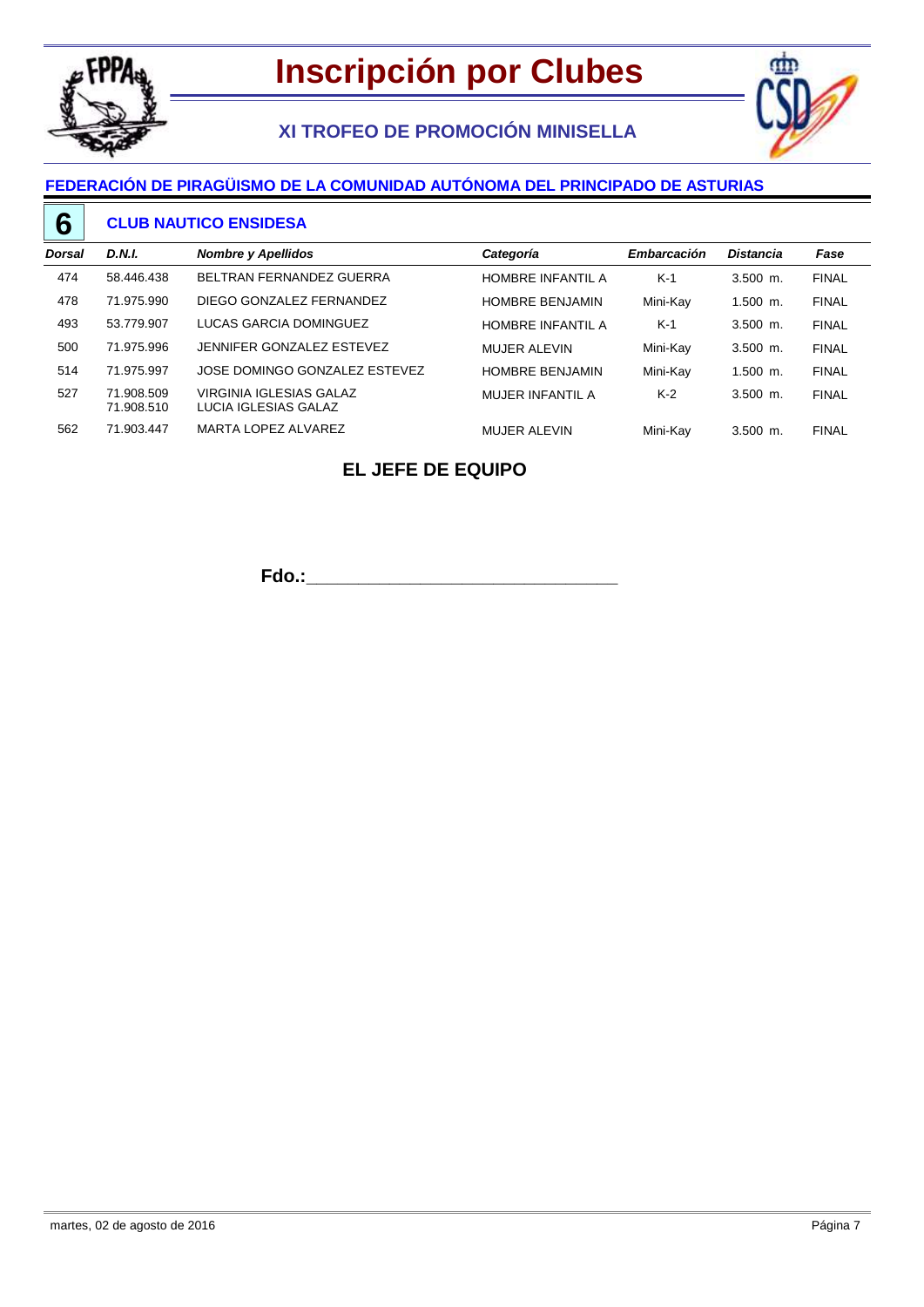

**7**

# **XI TROFEO DE PROMOCIÓN MINISELLA**



## **FEDERACIÓN DE PIRAGÜISMO DE LA COMUNIDAD AUTÓNOMA DEL PRINCIPADO DE ASTURIAS**

#### **CLUB PIRAGUISMO EL SELLA CERAMICAS DE LLOVIO**

| <b>Dorsal</b> | D.N.I.                   | <b>Nombre y Apellidos</b>                         | Categoría                | Embarcación | <b>Distancia</b> | Fase         |
|---------------|--------------------------|---------------------------------------------------|--------------------------|-------------|------------------|--------------|
| 98            | 21.081.393               | <b>OSCAR CUESTA PRIETO</b>                        | <b>HOMBRE BENJAMIN</b>   | Mini-Kay    | $1.500$ m.       | <b>FINAL</b> |
| 100           | 21.080.739               | FRANCISCO JOSE FERNANDEZ FOUBELO                  | <b>HOMBRE BENJAMIN</b>   | Mini-Kay    | 1.500 m.         | <b>FINAL</b> |
| 101           | 71.790.078<br>21.081.071 | RICARDO GARCIA FERNANDEZ<br>ALBERTO LLERA SERRANO | HOMBRE INFANTIL A        | $K-2$       | $3.500$ m.       | <b>FINAL</b> |
| 103           | 15.508.038               | ALEJANDRO OTERO CUERVO                            | <b>HOMBRE ALEVIN</b>     | Mini-Kay    | 3.500 m.         | <b>FINAL</b> |
| 107           | 21.080.051               | RAFAEL LOZANO ALONSO                              | <b>HOMBRE ALEVIN</b>     | Mini-Kay    | $3.500$ m.       | <b>FINAL</b> |
| 110           | 15.509.025               | <b>FRANCISCO CIMADEVILLA CUANDA</b>               | <b>HOMBRE ALEVIN</b>     | Mini-Kay    | $3.500$ m.       | <b>FINAL</b> |
| 111           | 71.787.784               | ALVARO FERNANDEZ GONZALEZ                         | HOMBRE INFANTIL A        | $K-1$       | 3.500 m.         | <b>FINAL</b> |
| 112           | 52.617.439               | MIGUEL CUETO SOTO                                 | <b>HOMBRE PREBENJA</b>   | Mini-Kay    | 1.500 m.         | <b>FINAL</b> |
| 113           | 15.508.347<br>21.080.669 | ADRIAN DIEGO GARCIA<br>FELIX DOSAL ARDUENGO       | HOMBRE INFANTIL A        | $K-2$       | $3.500$ m.       | <b>FINAL</b> |
| 114           | 15.508.871               | <b>HUGO BUSTO CUERVO</b>                          | <b>HOMBRE BENJAMIN</b>   | Mini-Kay    | 1.500 m.         | <b>FINAL</b> |
| 115           | 21.080.094               | <b>FERNANDO GARCIA SILVA</b>                      | <b>HOMBRE ALEVIN</b>     | Mini-Kay    | 3.500 m.         | <b>FINAL</b> |
| 115           | 21.080.899<br>21.081.160 | ALVARO GARCIA SUAREZ<br>PABLO CAPIN GONZALEZ      | HOMBRE INFANTIL A        | $K-2$       | 3.500 m.         | <b>FINAL</b> |
| 116           | 71.803.924               | SERGIO CAPIN BOUZAN                               | <b>HOMBRE PREBENJA</b>   | Mini-Kay    | $1.500$ m.       | <b>FINAL</b> |
| 117           | 21.080.675               | <b>JUAN ALONSO SANCHEZ</b>                        | <b>HOMBRE INFANTIL A</b> | $K-1$       | 3.500 m.         | <b>FINAL</b> |
| 123           | 21.081.072               | CELIA LLERA SERRANO                               | <b>MUJER BENJAMIN</b>    | Mini-Kay    | $1.500$ m.       | <b>FINAL</b> |
| 124           | 15.507.737               | MARTIN DEL RIO ALVAREZ                            | HOMBRE INFANTIL A        | $K-1$       | $3.500$ m.       | <b>FINAL</b> |
| 133           | 53.512.353               | <b>RAUL SEDES PRIETO</b>                          | <b>HOMBRE ALEVIN</b>     | Mini-Kay    | 3.500 m.         | <b>FINAL</b> |
| 135           | 72.264.770               | PABLO SANCHEZ NORIEGA                             | HOMBRE BENJAMIN          | Mini-Kay    | 1.500 m.         | <b>FINAL</b> |

### **EL JEFE DE EQUIPO**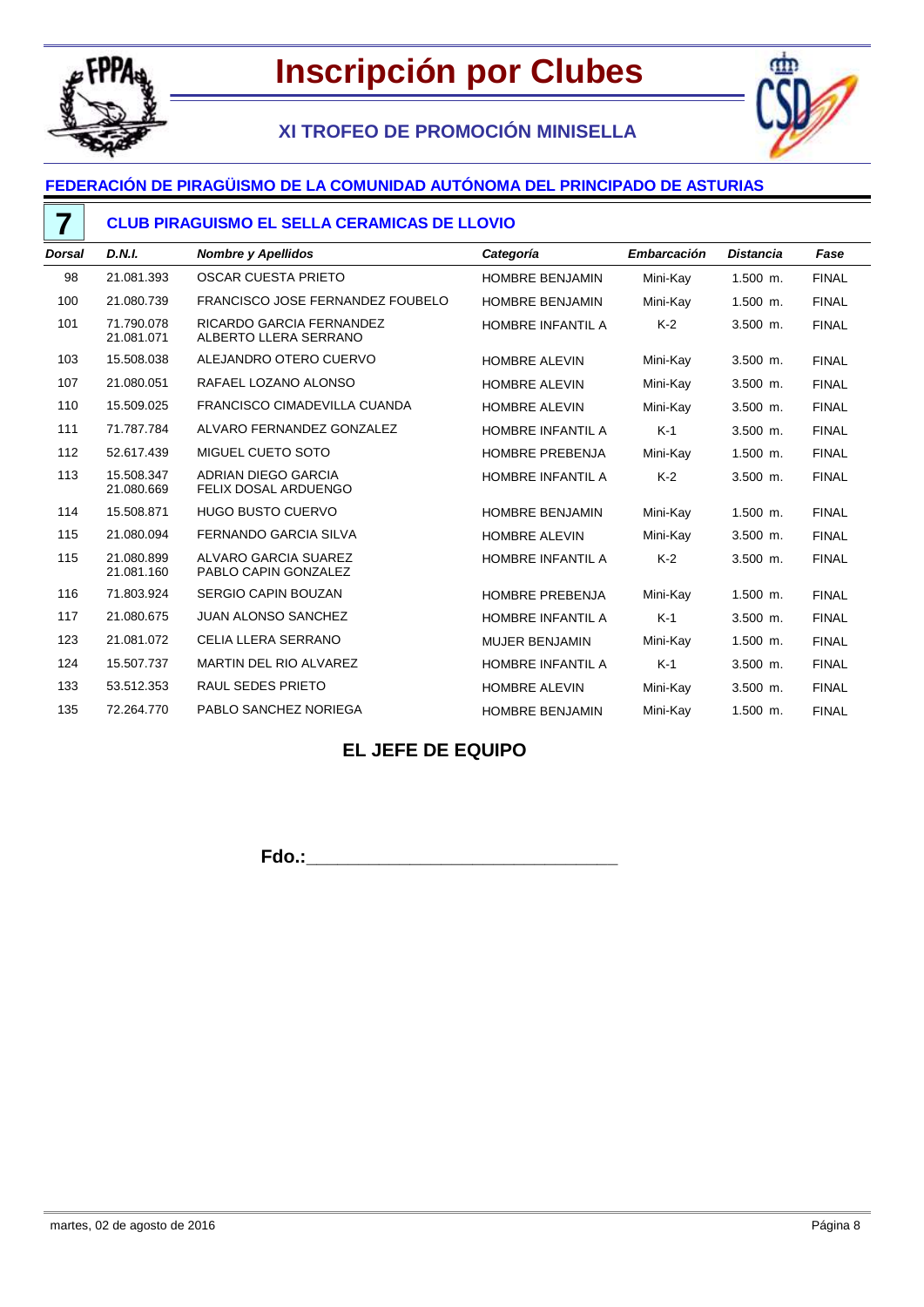

**XI TROFEO DE PROMOCIÓN MINISELLA**



# **FEDERACIÓN DE PIRAGÜISMO DE LA COMUNIDAD AUTÓNOMA DEL PRINCIPADO DE ASTURIAS**

| <b>C</b> |               | <b>PIRAGUISMO MALIAYO</b> |                         |             |            |              |
|----------|---------------|---------------------------|-------------------------|-------------|------------|--------------|
| Dorsal   | <b>D.N.I.</b> | <b>Nombre y Apellidos</b> | Categoría               | Embarcación | Distancia  | Fase         |
| 1211     | 53.512.971    | CRISTINA TELEÑA ALONSO    | <b>MUJER INFANTIL B</b> | K-1         | $3.500$ m. | <b>FINAL</b> |

### **EL JEFE DE EQUIPO**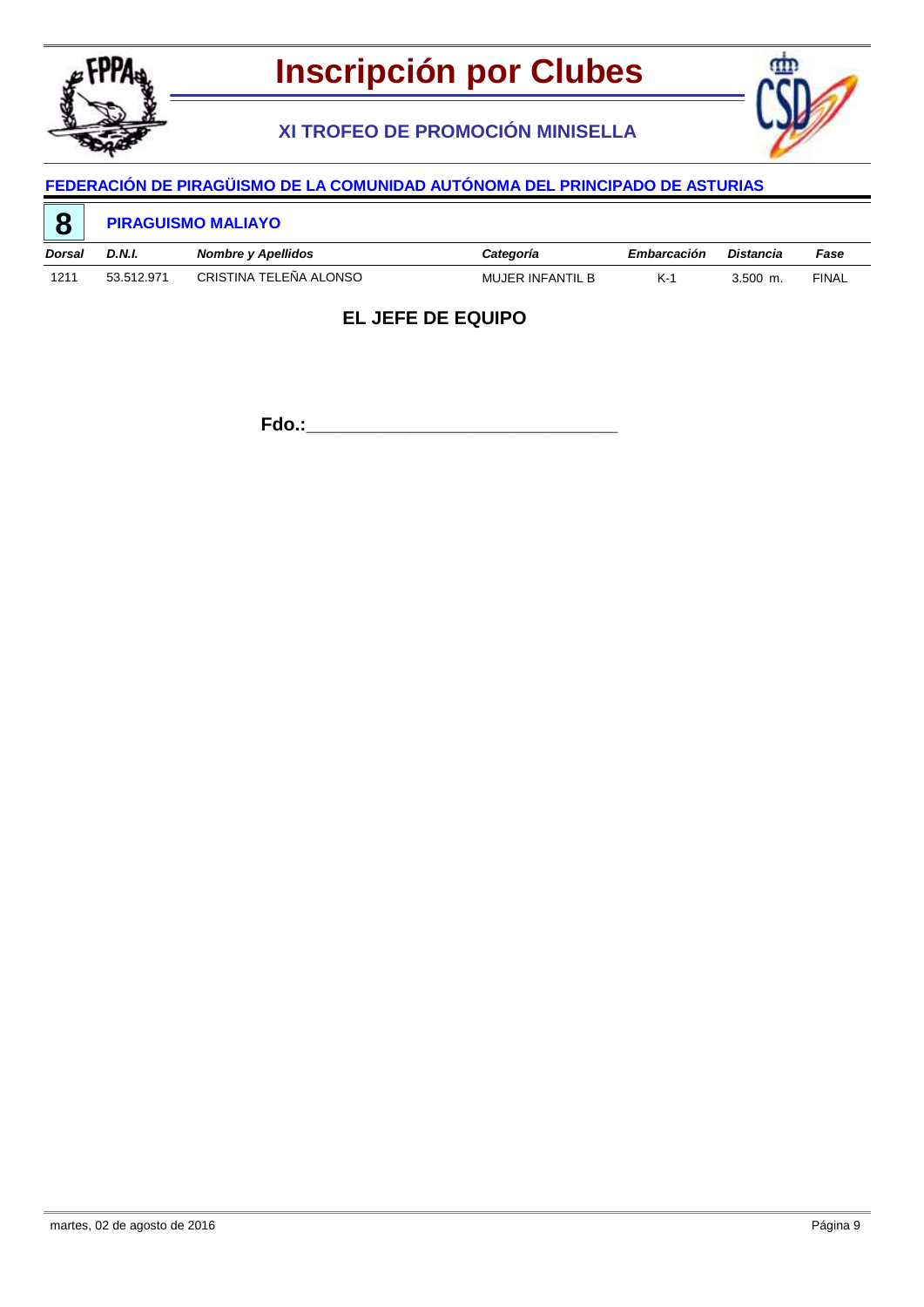

# **XI TROFEO DE PROMOCIÓN MINISELLA**



#### **FEDERACIÓN DE PIRAGÜISMO DE LA COMUNIDAD AUTÓNOMA DEL PRINCIPADO DE ASTURIAS**

#### **LOS GORILAS DE CANDAS**

| D.N.I.                   | <b>Nombre y Apellidos</b>                                  | Categoría                | Embarcación | <b>Distancia</b> | Fase         |
|--------------------------|------------------------------------------------------------|--------------------------|-------------|------------------|--------------|
| 58.446.900<br>15.508.113 | <b>IZAN ARGUELLES ALVAREZ</b><br><b>NEL RAMOS JUNQUERA</b> | HOMBRE INFANTIL B        | $K-2$       | $3.500$ m.       | <b>FINAL</b> |
| 58.433.378               | <b>HUGO BARRIO RODRIGUEZ</b>                               | <b>HOMBRE ALEVIN</b>     | Mini-Kay    | 3.500 m.         | <b>FINAL</b> |
| 58.435.822               | LUCAS PRIETO SANCHEZ                                       | <b>HOMBRE BENJAMIN</b>   | Mini-Kay    | $1.500$ m.       | <b>FINAL</b> |
| 71.978.279               | PABLO MARTINEZ SUAREZ                                      | <b>HOMBRE PREBENJA</b>   | Mini-Kay    | $1.500$ m.       | <b>FINAL</b> |
| 21.080.286               | MIGUEL ANGEL BOJ NOVO                                      | HOMBRE INFANTIL A        | $K-1$       | 3.500 m.         | <b>FINAL</b> |
| 58.438.292               | ADRIAN REDRUELLO ALVAREZ                                   | HOMBRE ALEVIN            | Mini-Kay    | 3.500 m.         | <b>FINAL</b> |
| 58.431.104               | SAMUEL DE LA CALLE FERNANDEZ                               | <b>HOMBRE ALEVIN</b>     | Mini-Kay    | 3.500 m.         | <b>FINAL</b> |
| 58.463.132               | SAMUEL GARCIA REGUERA                                      | <b>HOMBRE PREBENJA</b>   | Mini-Kay    | $1.500$ m.       | <b>FINAL</b> |
| 58.456.340               | <b>IKER GOMEZ FERNANDEZ</b>                                | HOMBRE ALEVIN            | Mini-Kay    | $3.500$ m.       | <b>FINAL</b> |
| 58.447.533               | NICOLAS OLIVA ALONSO                                       | HOMBRE ALEVIN            | Mini-Kay    | $3.500$ m.       | <b>FINAL</b> |
| 58.439.496               | ANNE RODRIGUEZ ARTIME                                      | <b>MUJER INFANTIL B</b>  | $K-1$       | $3.500$ m.       | <b>FINAL</b> |
| 58.446.821               | <b>XURDE PASCUAL SOLIS</b>                                 | <b>HOMBRE ALEVIN</b>     | Mini-Kay    | 3.500 m.         | <b>FINAL</b> |
| 71.731.885               | ANIBAL ALVAREZ HERRERO                                     | <b>HOMBRE ALEVIN</b>     | Mini-Kay    | $3.500$ m.       | <b>FINAL</b> |
| 58.455.151               | SAMUEL MUÑIZ ORTUBE                                        | HOMBRE BENJAMIN          | Mini-Kay    | 1.500 m.         | <b>FINAL</b> |
| 71.978.344               | <b>JOSE SOEIRO FUILLERAT</b>                               | <b>HOMBRE ALEVIN</b>     | Mini-Kay    | 3.500 m.         | <b>FINAL</b> |
| 53.780.741               | <b>DIEGO REY CURBELO</b>                                   | <b>HOMBRE ALEVIN</b>     | Mini-Kay    | 3.500 m.         | <b>FINAL</b> |
| 71.974.919               | ESTEBAN VALLES SANCHEZ                                     | <b>HOMBRE INFANTIL B</b> | $C-1$       | 3.500 m.         | <b>FINAL</b> |
| 58.435.820               | PABLO ARAMENDI SANCHEZ                                     | HOMBRE BENJAMIN          | Mini-Kay    | $1.500$ m.       | <b>FINAL</b> |
| 58.449.977               | ANDRES RUIZ ALVAREZ                                        | HOMBRE INFANTIL B        | $K-1$       | 3.500 m.         | <b>FINAL</b> |
| 58.435.264               | JORGE ALONSO BANGO                                         | <b>HOMBRE BENJAMIN</b>   | Mini-Kay    | $1.500$ m.       | <b>FINAL</b> |
| 58.458.726               | <b>ENOL MARTINEZ ALONSO</b>                                | <b>HOMBRE ALEVIN</b>     | Mini-Kay    | 3.500 m.         | <b>FINAL</b> |
| 79.081.403               | MARINA ALVAREZ VAZQUEZ                                     | <b>MUJER INFANTIL B</b>  | $K-1$       | 3.500 m.         | <b>FINAL</b> |
| 71.978.278               | DIEGO MARTINEZ SUAREZ                                      | <b>HOMBRE ALEVIN</b>     | Mini-Kay    | 3.500 m.         | <b>FINAL</b> |
| 58.448.820               | PELAYO PRIETO SANCHEZ                                      | HOMBRE PREBENJA          | Mini-Kay    | 1.500 m.         | <b>FINAL</b> |
|                          |                                                            |                          |             |                  |              |

### **EL JEFE DE EQUIPO**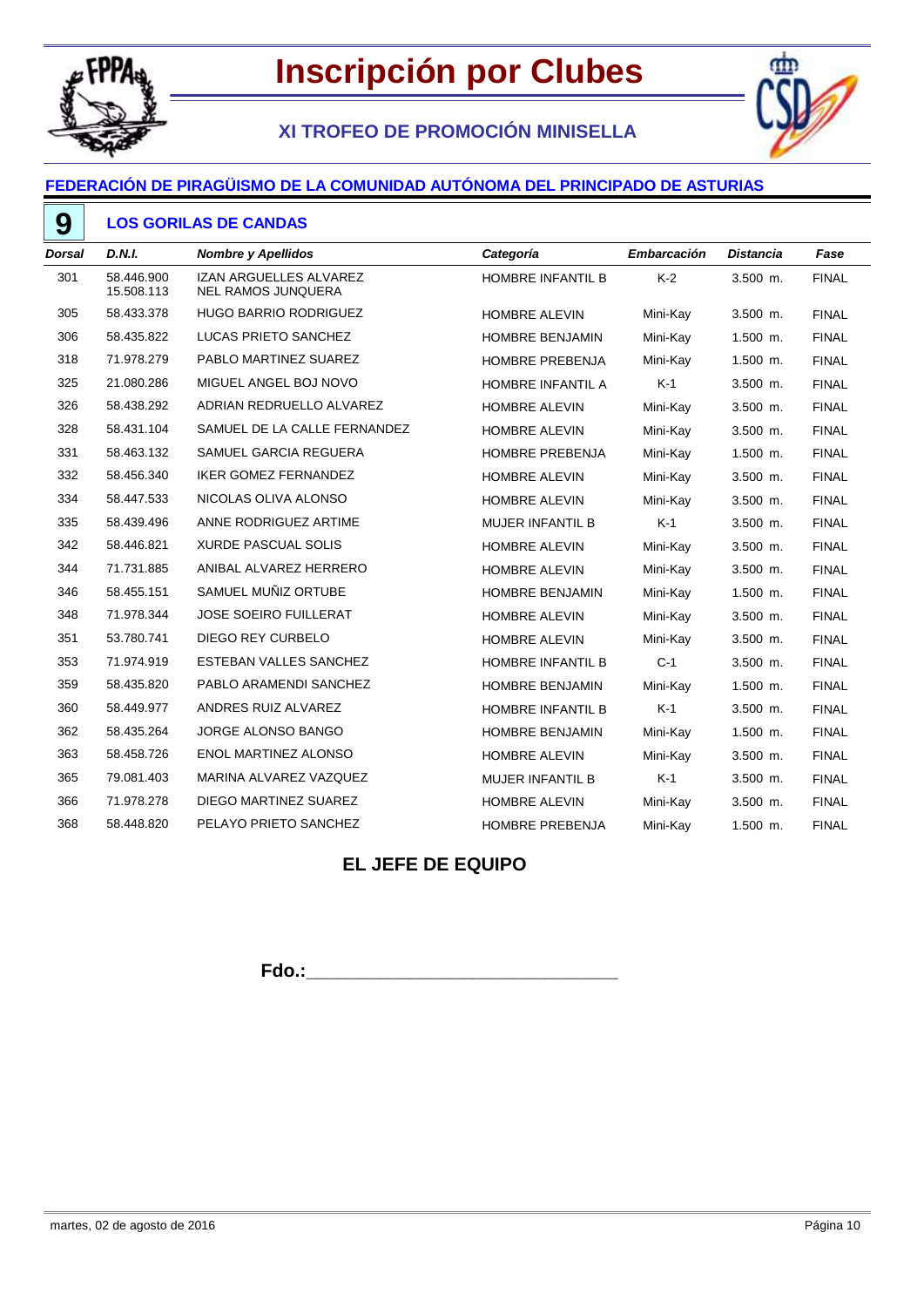

# **XI TROFEO DE PROMOCIÓN MINISELLA**



## **FEDERACIÓN DE PIRAGÜISMO DE LA COMUNIDAD AUTÓNOMA DEL PRINCIPADO DE ASTURIAS**

#### **CLUB PIRAGUAS CANGAS AVENTURA LA LLONGAR 10**

| Dorsal | D.N.I.                   | <b>Nombre y Apellidos</b>                      | Categoría                | <b>Embarcación</b> | <b>Distancia</b> | Fase         |
|--------|--------------------------|------------------------------------------------|--------------------------|--------------------|------------------|--------------|
| 1071   | 15.508.529               | RAMON CUENCO GARCIA                            | <b>HOMBRE ALEVIN</b>     | Mini-Kay           | $3.500$ m.       | <b>FINAL</b> |
| 1073   | 15.508.164               | <b>ISIDRO VEGA SOTO</b>                        | <b>HOMBRE ALEVIN</b>     | Mini-Kay           | $3.500$ m.       | <b>FINAL</b> |
| 1074   | 21.080.431               | ALEJANDRO TORAÑO HERREA                        | <b>HOMBRE ALEVIN</b>     | Mini-Kay           | $3.500$ m.       | <b>FINAL</b> |
| 1077   | 15.508.920               | <b>XABEL CUADRIELLO MARFIL</b>                 | <b>HOMBRE BENJAMIN</b>   | Mini-Kay           | $1.500$ m.       | <b>FINAL</b> |
| 1078   | 15.508.919               | <b>JORGE CUADRIELLO MARFIL</b>                 | <b>HOMBRE ALEVIN</b>     | Mini-Kay           | $3.500$ m.       | <b>FINAL</b> |
| 1083   | 08.642.879               | SANTIAGO ANDREI SANDRU                         | <b>HOMBRE INFANTIL A</b> | $K-1$              | $3.500$ m.       | <b>FINAL</b> |
| 1084   | 71.787.388               | ANDRES GONZALEZ CARRETERO                      | <b>HOMBRE INFANTIL A</b> | $K-1$              | $3.500$ m.       | <b>FINAL</b> |
| 1086   | 53.512.734               | <b>VICTOR GONZALEZ GUTIERREZ</b>               | <b>HOMBRE INFANTIL A</b> | $K-1$              | $3.500$ m.       | <b>FINAL</b> |
| 1090   | 53.513.502               | YAMIRA ROSETE DEL CORRO                        | <b>MUJER INFANTIL B</b>  | $K-1$              | $3.500$ m.       | <b>FINAL</b> |
| 1091   | 58.457.631               | <b>JESUS LAFUENTE FERNANDEZ</b>                | <b>HOMBRE ALEVIN</b>     | Mini-Kay           | $3.500$ m.       | <b>FINAL</b> |
| 1092   | 15.507.434<br>21.080.265 | ALBERTO FERNANDEZ LOPEZ<br>ANGEL FUENTE CARDIN | HOMBRE INFANTIL B        | $K-2$              | $3.500$ m.       | <b>FINAL</b> |
| 1094   | 71.744.748               | MARTIN ADRIANO BARRENA CAAMAÑO                 | <b>HOMBRE ALEVIN</b>     | Mini-Kay           | $3.500$ m.       | <b>FINAL</b> |

#### **EL JEFE DE EQUIPO**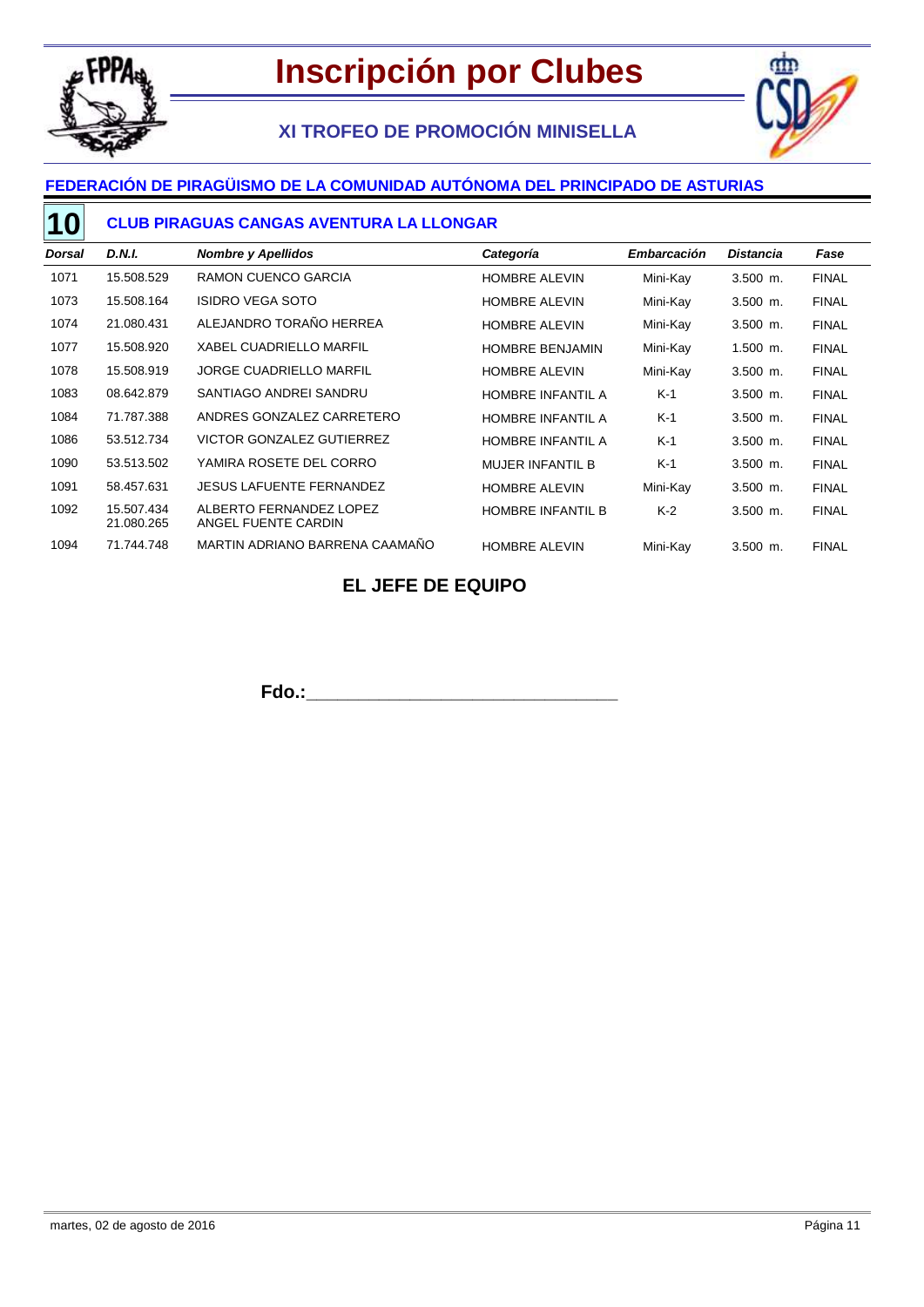

# **XI TROFEO DE PROMOCIÓN MINISELLA**



## **FEDERACIÓN DE PIRAGÜISMO DE LA COMUNIDAD AUTÓNOMA DEL PRINCIPADO DE ASTURIAS**

#### **PIRAGUAS SIRIO LOS CAUCES**

| Dorsal | <b>D.N.I.</b> | <b>Nombre y Apellidos</b>           | Categoría                | <b>Embarcación</b> | <b>Distancia</b> | Fase         |
|--------|---------------|-------------------------------------|--------------------------|--------------------|------------------|--------------|
| 652    | 15.506.490    | LUIS PRADA VEGA                     | HOMBRE INFANTIL A        | $K-1$              | $3.500$ m.       | <b>FINAL</b> |
| 660    | 53.513.825    | ARTURO VALDES FERNANDEZ             | HOMBRE INFANTIL A        | K-1                | $3.500$ m.       | <b>FINAL</b> |
| 661    | 15.507.040    | LAURA PALACIOS GOAS                 | <b>MUJER INFANTIL A</b>  | K-1                | $3.500$ m.       | <b>FINAL</b> |
| 662    | 53.512.517    | OSCAR GONZALEZ DE LA RIVA           | <b>HOMBRE INFANTIL B</b> | K-1                | $3.500$ m.       | <b>FINAL</b> |
| 664    | 54.362.559    | DANIEL PALMA CABALLO                | <b>HOMBRE INFANTIL B</b> | K-1                | $3.500$ m.       | <b>FINAL</b> |
| 666    | 71.806.706    | PELAYO GONZALEZ NARCIANDI           | <b>HOMBRE BENJAMIN</b>   | Mini-Kay           | $1.500$ m.       | <b>FINAL</b> |
| 668    | 53.512.518    | MIGUEL GONZALEZ DE LA RIVA          | HOMBRE INFANTIL A        | $K-1$              | $3.500$ m.       | <b>FINAL</b> |
| 669    | 21.080.140    | CARLA CORRAL DE CORO                | <b>MUJER INFANTIL B</b>  | K-1                | 3.500 m.         | <b>FINAL</b> |
| 674    | 15.507.943    | ANGEL PRADA VEGA                    | <b>HOMBRE ALEVIN</b>     | Mini-Kay           | $3.500$ m.       | <b>FINAL</b> |
| 675    | 47.120.068    | ARIADNA JIMENEZ SANCHEZ             | <b>MUJER INFANTIL B</b>  | $K-1$              | $3.500$ m.       | <b>FINAL</b> |
| 676    | 58.431.642    | <b>AGUSTIN FERNANDEZ GUTIERREZ</b>  | <b>HOMBRE ALEVIN</b>     | Mini-Kay           | 3.500 m.         | <b>FINAL</b> |
| 677    | 53.513.022    | <b>JUAN JOSE REGUEIRA FERNANDEZ</b> | <b>HOMBRE ALEVIN</b>     | Mini-Kay           | $3.500$ m.       | <b>FINAL</b> |
| 678    | 53.513.826    | AURORA VALDES FERNANDEZ             | <b>MUJER ALEVIN</b>      | Mini-Kay           | $3.500$ m.       | <b>FINAL</b> |
| 679    | 21.080.141    | RUBEN CORRAL DE CORO                | <b>HOMBRE BENJAMIN</b>   | Mini-Kay           | $1.500$ m.       | <b>FINAL</b> |
| 680    | 15.508.353    | <b>JOSE LUIS BULNES VEGA</b>        | HOMBRE BENJAMIN          | Mini-Kay           | $1.500$ m.       | <b>FINAL</b> |
| 681    | 21.080.184    | MARCO LIAÑO GONZALEZ                | <b>HOMBRE BENJAMIN</b>   | Mini-Kay           | $1.500$ m.       | <b>FINAL</b> |

## **EL JEFE DE EQUIPO**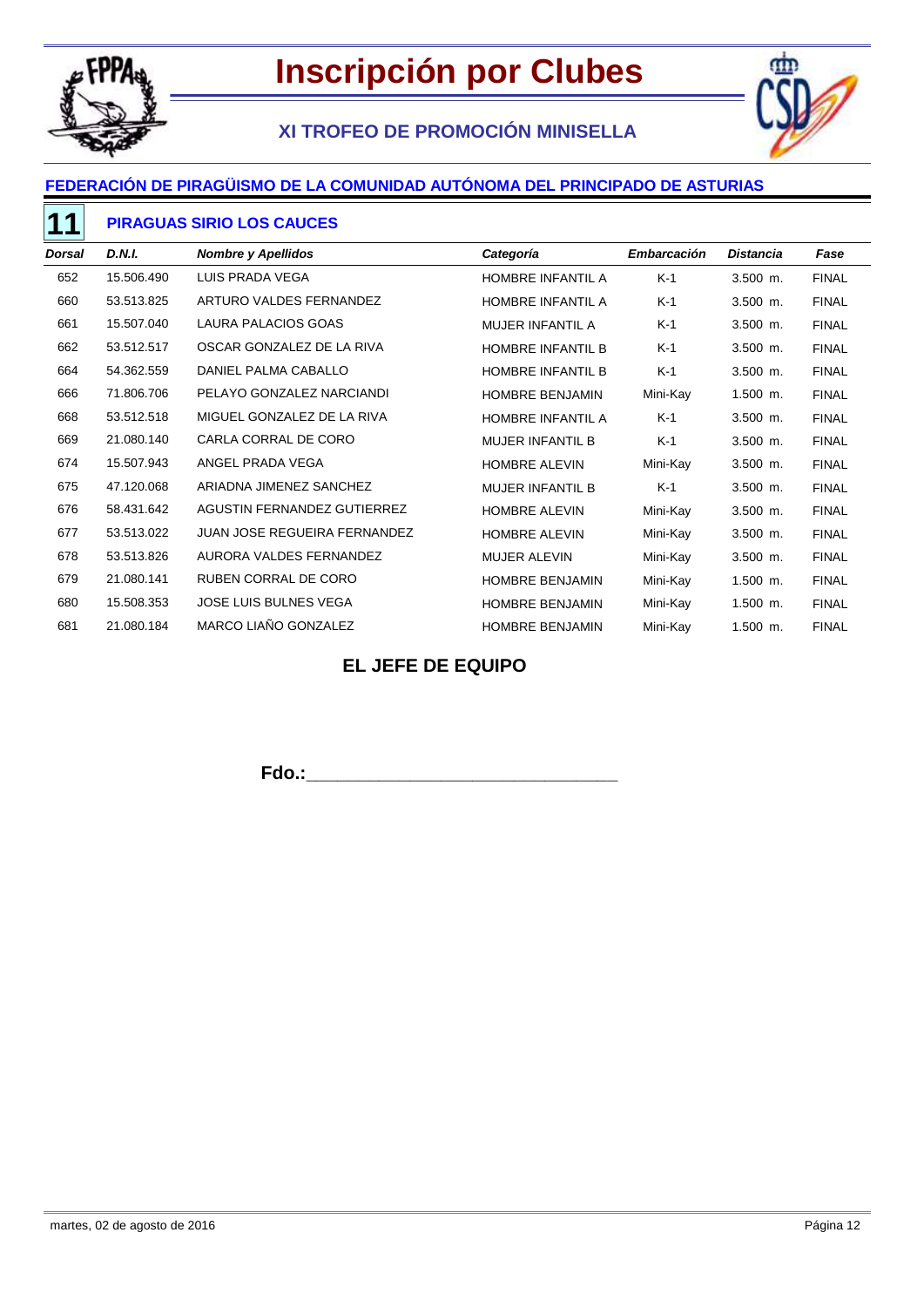

# **XI TROFEO DE PROMOCIÓN MINISELLA**



### **FEDERACIÓN DE PIRAGÜISMO DE LA COMUNIDAD AUTÓNOMA DEL PRINCIPADO DE ASTURIAS**

#### **LOS CUERVOS LINPAC**

| <b>Dorsal</b> | <b>D.N.I.</b> | <b>Nombre y Apellidos</b>     | Categoría               | Embarcación | <b>Distancia</b> | Fase         |
|---------------|---------------|-------------------------------|-------------------------|-------------|------------------|--------------|
| 1114          | 71.806.256    | AITANA LOPEZ DIAZ             | MUJER PREBENJA          | Mini-Kay    | $1.500$ m.       | <b>FINAL</b> |
| 1115          | 71.968.134    | RAQUEL PEREZ MENES            | MUJER BENJAMIN          | Mini-Kay    | 1.500 m.         | <b>FINAL</b> |
| 1116          | 71.966.428    | SAMUEL MARINAS MERTINEZ       | HOMBRE BENJAMIN         | Mini-Kay    | 1.500 m.         | <b>FINAL</b> |
| 1117          | 53.521.930    | MATEO SOTO GAYOL              | HOMBRE BENJAMIN         | Mini-Kay    | $1.500$ m.       | <b>FINAL</b> |
| 1118          | 21.085.051    | ALICIA RIERA VALDEON          | MUJER BENJAMIN          | Mini-Kay    | $1.500$ m.       | <b>FINAL</b> |
| 1119          | 71.788.215    | PELAYO LOPEZ VIGIL            | HOMBRE BENJAMIN         | Mini-Kay    | $1.500$ m.       | <b>FINAL</b> |
| 1120          | 71.750.038    | PAOLA DEACES FERNANDEZ        | MUJER BENJAMIN          | Mini-Kay    | $1.500$ m.       | <b>FINAL</b> |
| 1122          | 71.986.527    | YAIZA NOVO FERNANDEZ          | MUJER BENJAMIN          | Mini-Kay    | $1.500$ m.       | <b>FINAL</b> |
| 1123          | 21.085.049    | DIEGO MARTINEZ AVELLO         | HOMBRE BENJAMIN         | Mini-Kay    | $1.500$ m.       | <b>FINAL</b> |
| 1124          | 21.085.231    | CARLOS AMADOR RODRIGUEZ       | <b>HOMBRE BENJAMIN</b>  | Mini-Kay    | $1.500$ m.       | <b>FINAL</b> |
| 1125          | 71.968.132    | <b>MARCOS PEREZ MENES</b>     | <b>HOMBRE ALEVIN</b>    | Mini-Kay    | $3.500$ m.       | <b>FINAL</b> |
| 1126          | 15.486.092    | PELAYO ARANGO SUAREZ          | HOMBRE ALEVIN           | Mini-Kay    | 3.500 m.         | <b>FINAL</b> |
| 1127          | 00.305.598    | <b>FREDERICK NEWRICK</b>      | HOMBRE ALEVIN           | Mini-Kay    | $3.500$ m.       | <b>FINAL</b> |
| 1128          | 71.977.768    | DIEGO ARANGO CUETO            | <b>HOMBRE ALEVIN</b>    | Mini-Kay    | $3.500$ m.       | <b>FINAL</b> |
| 1129          | 21.085.048    | <b>MARINA MARTINEZ AVELLO</b> | MUJER ALEVIN            | Mini-Kay    | $3.500$ m.       | <b>FINAL</b> |
| 1151          | 53.521.928    | <b>JOSE RIESGO VILLAR</b>     | HOMBRE INFANTIL A       | $K-1$       | $3.500$ m.       | <b>FINAL</b> |
| 1152          | 53.521.654    | ALVARO PUERTA FERNANDEZ       | HOMBRE INFANTIL A       | $K-1$       | $3.500$ m.       | <b>FINAL</b> |
| 1153          | 71.967.437    | PABLO MARTINEZ RAMON          | HOMBRE INFANTIL A       | $K-1$       | 3.500 m.         | <b>FINAL</b> |
| 1154          | 53.521.656    | PEDRO ISLA MARTINEZ           | HOMBRE INFANTIL A       | $K-1$       | $3.500$ m.       | <b>FINAL</b> |
| 1155          | 21.085.047    | VICTORIA MARTINEZ AVELLO      | <b>MUJER INFANTIL A</b> | K-1         | $3.500$ m.       | <b>FINAL</b> |
| 1156          | 00.305.559    | <b>MAISY NEWRICK</b>          | MUJER INFANTIL A        | $K-1$       | 3.500 m.         | <b>FINAL</b> |
| 1157          | 15.486.283    | ANA GARCIA PEREZ              | MUJER INFANTIL A        | $K-1$       | 3.500 m.         | <b>FINAL</b> |
| 1158          | 71.966.397    | MIGUEL ISLA CAMPO             | HOMBRE INFANTIL A       | $C-1$       | 3.500 m.         | <b>FINAL</b> |
| 1159          | 71.740.996    | DIEGO SANCHEZ FERNANDEZ       | HOMBRE INFANTIL A       | $C-1$       | 3.500 m.         | <b>FINAL</b> |

### **EL JEFE DE EQUIPO**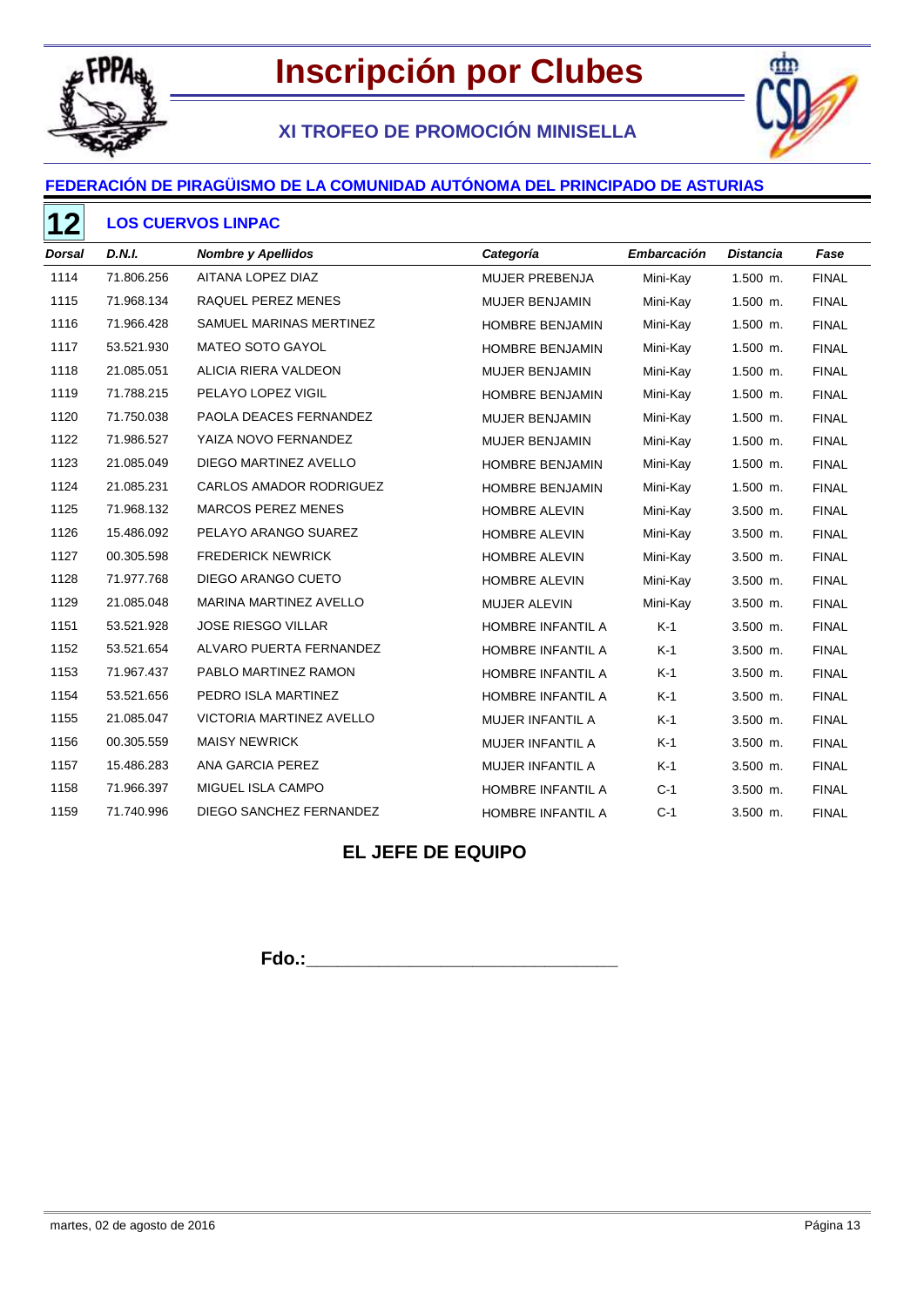

# **XI TROFEO DE PROMOCIÓN MINISELLA**



### **FEDERACIÓN DE PIRAGÜISMO DE LA COMUNIDAD AUTÓNOMA DEL PRINCIPADO DE ASTURIAS**

#### **JAIRE AVENTURA LOS RAPIDOS DE ARRIONDAS**

| <b>Dorsal</b> | D.N.I.     | <b>Nombre y Apellidos</b>      | Categoría                | Embarcación | <b>Distancia</b> | Fase         |
|---------------|------------|--------------------------------|--------------------------|-------------|------------------|--------------|
| 388           | 71.743.874 | ANA MARIA COFIÑO GAVITO        | <b>MUJER ALEVIN</b>      | Mini-Kay    | $3.500$ m.       | <b>FINAL</b> |
| 391           | 53.511.336 | <b>IVAN ESCANDON DEL VALLE</b> | HOMBRE INFANTIL B        | K-1         | $3.500$ m.       | <b>FINAL</b> |
| 392           | 15.508.937 | ALBERTO CARRILES INTRIAGO      | <b>HOMBRE BENJAMIN</b>   | Mini-Kay    | $1.500$ m.       | <b>FINAL</b> |
| 393           | 54.305.550 | ALEJANDRO CONCHA CASO          | HOMBRE BENJAMIN          | Mini-Kay    | $1.500$ m.       | <b>FINAL</b> |
| 394           | 53.512.395 | ALEJANDRO BUSTILLO GONZALEZ    | <b>HOMBRE PREBENJA</b>   | Mini-Kay    | $1.500$ m.       | <b>FINAL</b> |
| 395           | 15.508.936 | <b>RUBEN CARRILES INTRIAGO</b> | <b>HOMBRE ALEVIN</b>     | Mini-Kay    | $3.500$ m.       | <b>FINAL</b> |
| 396           | 15.508.013 | MIGUEL ALVAREZ SOLA            | <b>HOMBRE ALEVIN</b>     | Mini-Kay    | $3.500$ m.       | <b>FINAL</b> |
| 404           | 53.514.236 | ANDREA RODRIGUEZ ALONSO        | <b>MUJER INFANTIL B</b>  | K-1         | $3.500$ m.       | <b>FINAL</b> |
| 405           | 71.753.600 | SERGIO IGLESIAS GONZALEZ       | <b>HOMBRE PREBENJA</b>   | Mini-Kay    | $1.500$ m.       | <b>FINAL</b> |
| 407           | 15.508.774 | JUAN RAMON LABRA MENENDEZ      | <b>HOMBRE INFANTIL B</b> | $K-1$       | $3.500$ m.       | <b>FINAL</b> |
| 408           | 21.080.887 | ELENA PRIETO FONDON            | <b>MUJER INFANTIL B</b>  | K-1         | $3.500$ m.       | <b>FINAL</b> |
| 410           | 71.787.004 | <b>JOSE GUTIERREZ IGLESIAS</b> | <b>HOMBRE BENJAMIN</b>   | Mini-Kay    | $1.500$ m.       | <b>FINAL</b> |
| 413           | 58.459.456 | MIGUEL SAMPEDRO DIEGUEZ        | <b>HOMBRE BENJAMIN</b>   | Mini-Kay    | $1.500$ m.       | <b>FINAL</b> |
| 416           | 71.725.555 | JESUS COFIÑO GAVITO            | HOMBRE INFANTIL A        | $K-1$       | $3.500$ m.       | <b>FINAL</b> |
| 431           | 53.511.510 | COVADONGA PRIEDE CALDEVILLA    | MUJER ALEVIN             | Mini-Kay    | $3.500$ m.       | <b>FINAL</b> |
| 434           | 71.734.434 | <b>JOSE ORTEGA GONZALEZ</b>    | <b>HOMBRE ALEVIN</b>     | Mini-Kay    | $3.500$ m.       | <b>FINAL</b> |

### **EL JEFE DE EQUIPO**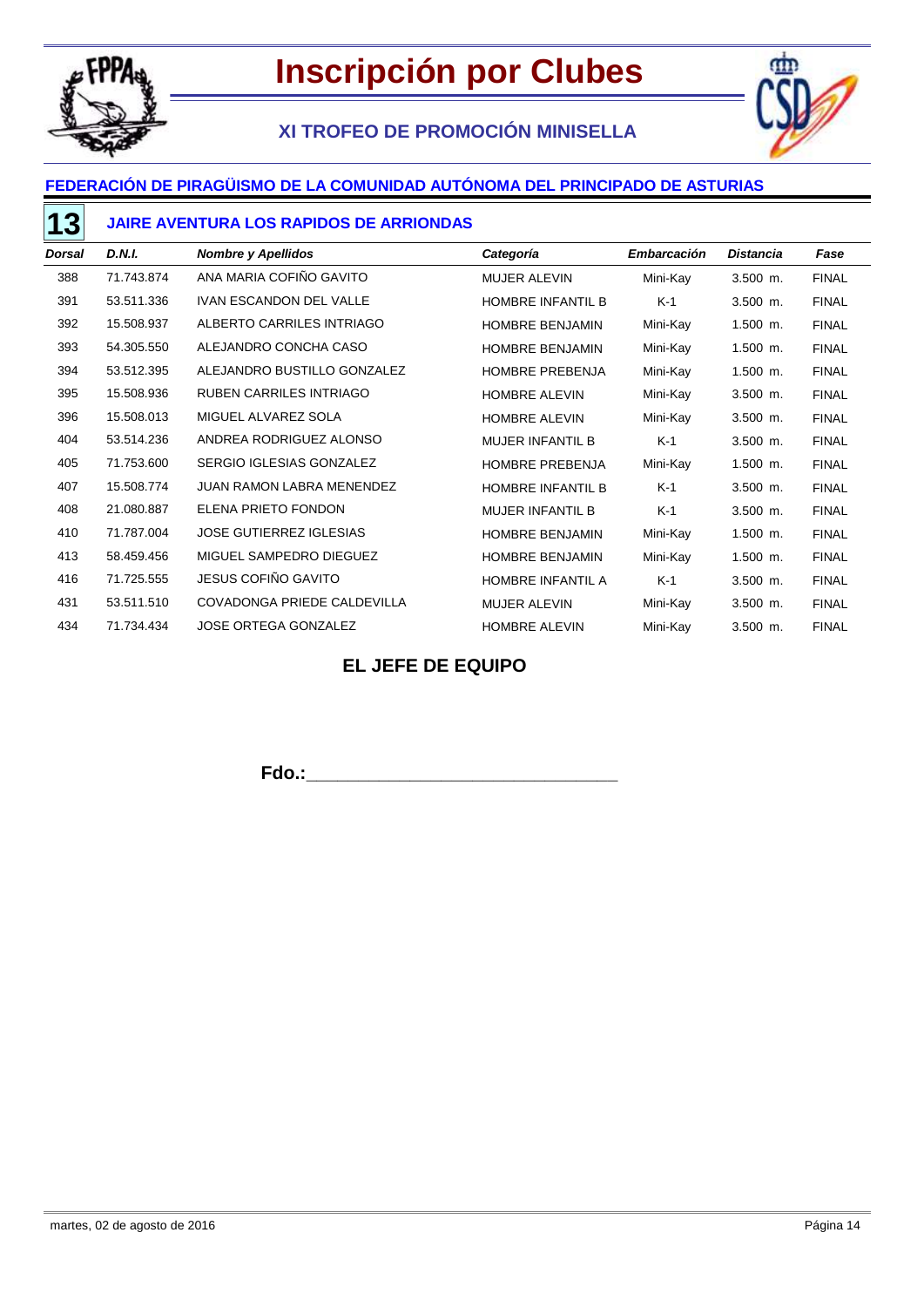

# **XI TROFEO DE PROMOCIÓN MINISELLA**



### **FEDERACIÓN DE PIRAGÜISMO DE LA COMUNIDAD AUTÓNOMA DEL PRINCIPADO DE ASTURIAS**

#### **S.D. GAUZON - CABO PEÑES 14**

| Dorsal | D.N.I.     | <b>Nombre y Apellidos</b>         | Categoría               | Embarcación | <b>Distancia</b> | Fase         |
|--------|------------|-----------------------------------|-------------------------|-------------|------------------|--------------|
| 1020   | 71.976.138 | FLAVIO RIBEIRO PEREIRA DOS SANTOS | <b>HOMBRE ALEVIN</b>    | Mini-Kay    | $3.500$ m.       | <b>FINAL</b> |
| 1021   | 71.974.993 | YOLANDA GARCIA VIÑA               | <b>MUJER INFANTIL B</b> | $K-1$       | $3.500$ m.       | <b>FINAL</b> |
| 1023   | 71.975.387 | SAUL MARTIN FERNANDEZ             | <b>HOMBRE ALEVIN</b>    | Mini-Kay    | $3.500$ m.       | <b>FINAL</b> |
| 1050   | 71.895.753 | JAVIER PIÑERA SANTIAGO            | <b>HOMBRE ALEVIN</b>    | Mini-Kav    | $3.500$ m.       | <b>FINAL</b> |
|        |            |                                   |                         |             |                  |              |

## **EL JEFE DE EQUIPO**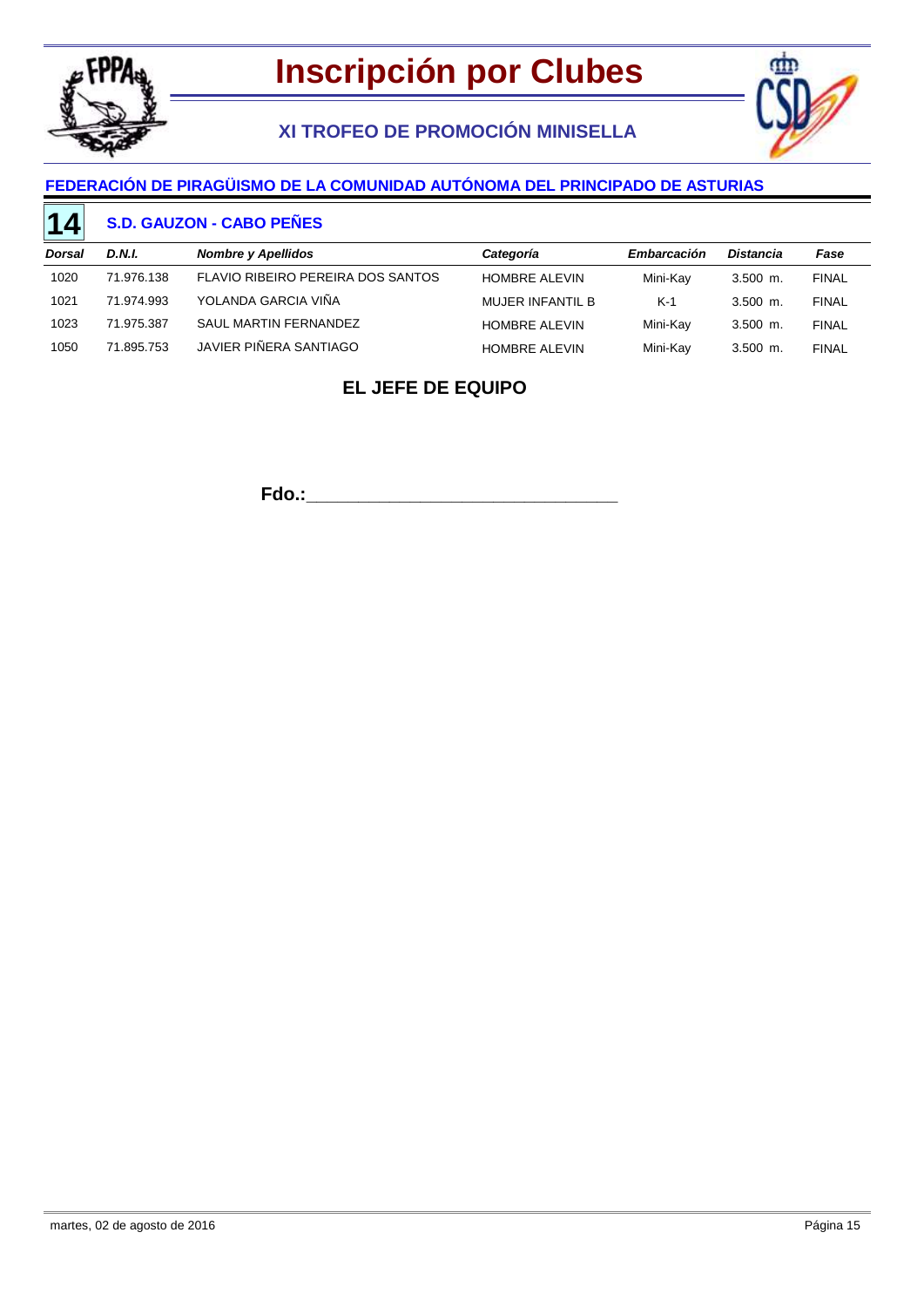

# **XI TROFEO DE PROMOCIÓN MINISELLA**



### **FEDERACIÓN DE PIRAGÜISMO DE LA COMUNIDAD AUTÓNOMA DEL PRINCIPADO DE ASTURIAS**

#### **PIRAGUAS VILLAVICIOSA EL GAITERO 15**

| <b>Dorsal</b> | D.N.I.                   | <b>Nombre y Apellidos</b>                            | Categoría                | <b>Embarcación</b> | <b>Distancia</b> | Fase         |
|---------------|--------------------------|------------------------------------------------------|--------------------------|--------------------|------------------|--------------|
| 695           | 58.447.520               | DAVID ECHEVARRIA GARCIA                              | HOMBRE INFANTIL A        | $K-1$              | $3.500$ m.       | <b>FINAL</b> |
| 700           | 53.511.549<br>71.786.278 | AARON CAPELLAN FERNANDEZ<br>MARCOS ALVAREZ FERNANDEZ | HOMBRE INFANTIL A        | $K-2$              | $3.500$ m.       | <b>FINAL</b> |
| 701           | 53.513.217               | <b>BORJA FERNANDEZ VALLIN</b>                        | HOMBRE INFANTIL A        | $K-1$              | $3.500$ m.       | <b>FINAL</b> |
| 710           | 53.511.964               | DAVID OLIVARES ALONSO                                | <b>HOMBRE BENJAMIN</b>   | Mini-Kay           | $1.500$ m.       | <b>FINAL</b> |
| 714           | 53.511.417               | PEDRO GARCIA PANDO                                   | <b>HOMBRE BENJAMIN</b>   | Mini-Kay           | $1.500$ m.       | <b>FINAL</b> |
| 716           | 58.447.214               | PAULA CADAVEDA PERUYERA                              | <b>MUJER INFANTIL A</b>  | $K-1$              | $3.500$ m.       | <b>FINAL</b> |
| 717           | 53.514.699               | <b>LARA FERNANDEZ VALLIN</b>                         | <b>MUJER ALEVIN</b>      | Mini-Kay           | $3.500$ m.       | <b>FINAL</b> |
| 718           | 10.891.689               | MIGUEL FERNANDEZ SUAREZ                              | <b>HOMBRE BENJAMIN</b>   | Mini-Kay           | $1.500$ m.       | <b>FINAL</b> |
| 723           | 58.447.215               | VICTOR CADAVEDA PERUYERA                             | <b>HOMBRE BENJAMIN</b>   | Mini-Kay           | $1.500$ m.       | <b>FINAL</b> |
| 724           | 15.508.203               | DANIEL GARCIA NORIEGA                                | <b>HOMBRE BENJAMIN</b>   | Mini-Kay           | $1.500$ m.       | <b>FINAL</b> |
| 727           | 15.507.702               | SANTIAGO GARCIA NORIEGA                              | <b>HOMBRE ALEVIN</b>     | Mini-Kay           | $3.500$ m.       | <b>FINAL</b> |
| 736           | 53.514.229               | PABLO AMIEVA GONZALEZ                                | <b>HOMBRE ALEVIN</b>     | Mini-Kay           | $3.500$ m.       | <b>FINAL</b> |
| 757           | 53.514.231               | <b>HUGO AMIEVA GONZALEZ</b>                          | <b>HOMBRE PREBENJA</b>   | Mini-Kay           | $1.500$ m.       | <b>FINAL</b> |
| 777           | 71.828.418               | <b>PAULA LOPEZ MIERES</b>                            | <b>MUJER BENJAMIN</b>    | Mini-Kay           | $1.500$ m.       | <b>FINAL</b> |
| 790           | 54.605.633               | <b>JORGE GARCIA RODRIGUEZ</b>                        | <b>HOMBRE INFANTIL B</b> | $K-1$              | $3.500$ m.       | <b>FINAL</b> |

## **EL JEFE DE EQUIPO**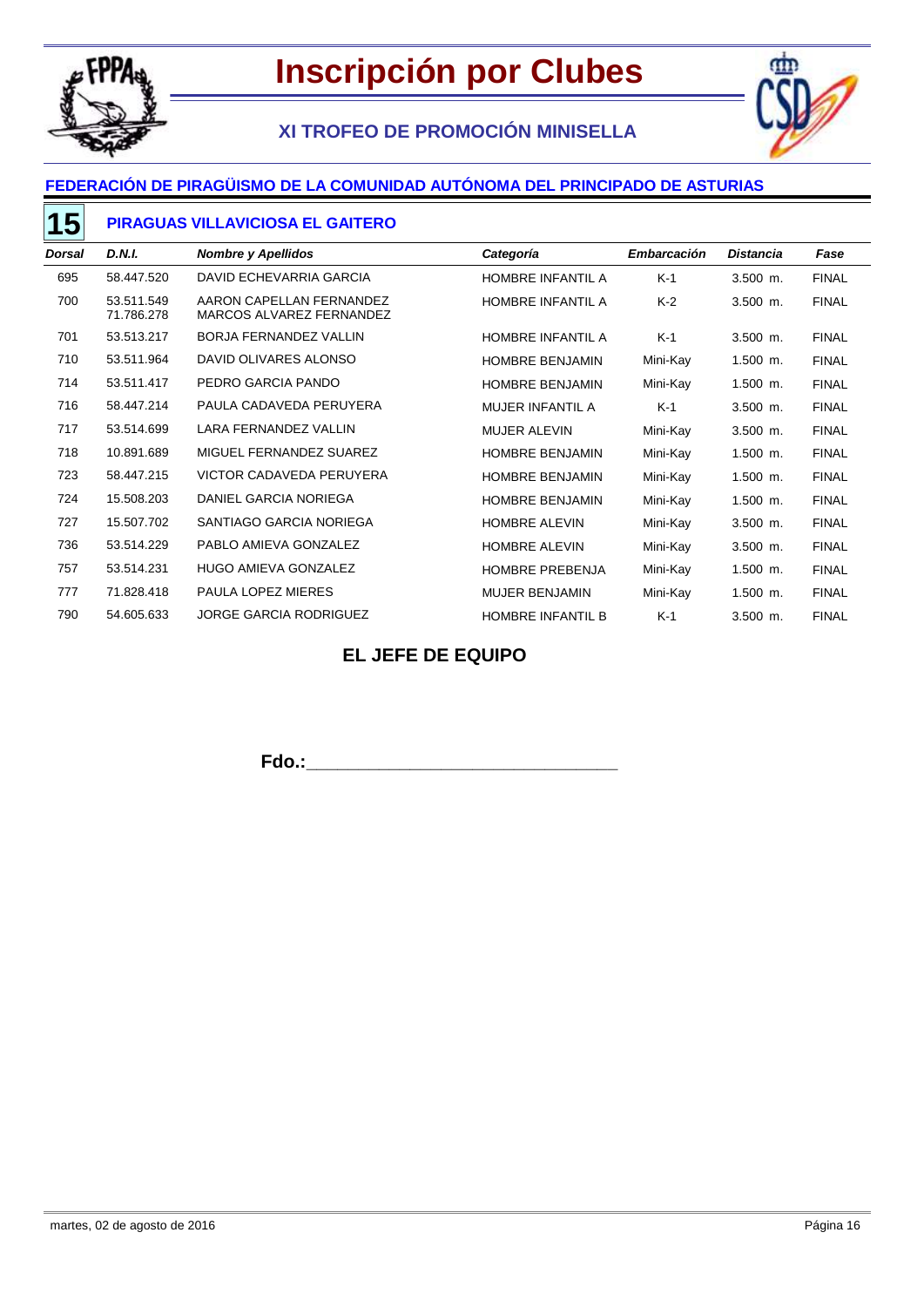

# **XI TROFEO DE PROMOCIÓN MINISELLA**



#### **FEDERACIÓN DE PIRAGÜISMO DE LA COMUNIDAD AUTÓNOMA DEL PRINCIPADO DE ASTURIAS**

#### **C.N. LANGREO - PIRAGUISMO 16**

| <b>Dorsal</b> | D.N.I.                   | <b>Nombre y Apellidos</b>                       | Categoría                | Embarcación | <b>Distancia</b> | Fase         |
|---------------|--------------------------|-------------------------------------------------|--------------------------|-------------|------------------|--------------|
| 437           | 32.892.234               | PABLO TORRE ARJONES                             | <b>HOMBRE INFANTIL A</b> | $K-1$       | $3.500$ m.       | <b>FINAL</b> |
| 438           | 32.894.348<br>45.940.353 | CARLA GOMEZ FLORES<br>ANDREA FERNANDEZ BALTANAS | MUJER INFANTIL B         | $K-2$       | $3.500$ m.       | <b>FINAL</b> |
| 440           | 34.296.868               | MANUEL MEJIDO NORIEGA                           | <b>HOMBRE ALEVIN</b>     | Mini-Kay    | $3.500$ m.       | <b>FINAL</b> |
| 441           | 34.314.431               | <b>IGNACIO LOPEZ MENENDEZ</b>                   | <b>HOMBRE ALEVIN</b>     | Mini-Kay    | $3.500$ m.       | <b>FINAL</b> |
| 442           | 32.893.479               | MARCOS TORRE ARJONES                            | <b>HOMBRE ALEVIN</b>     | Mini-Kay    | $3.500$ m.       | <b>FINAL</b> |
|               |                          |                                                 |                          |             |                  |              |

## **EL JEFE DE EQUIPO**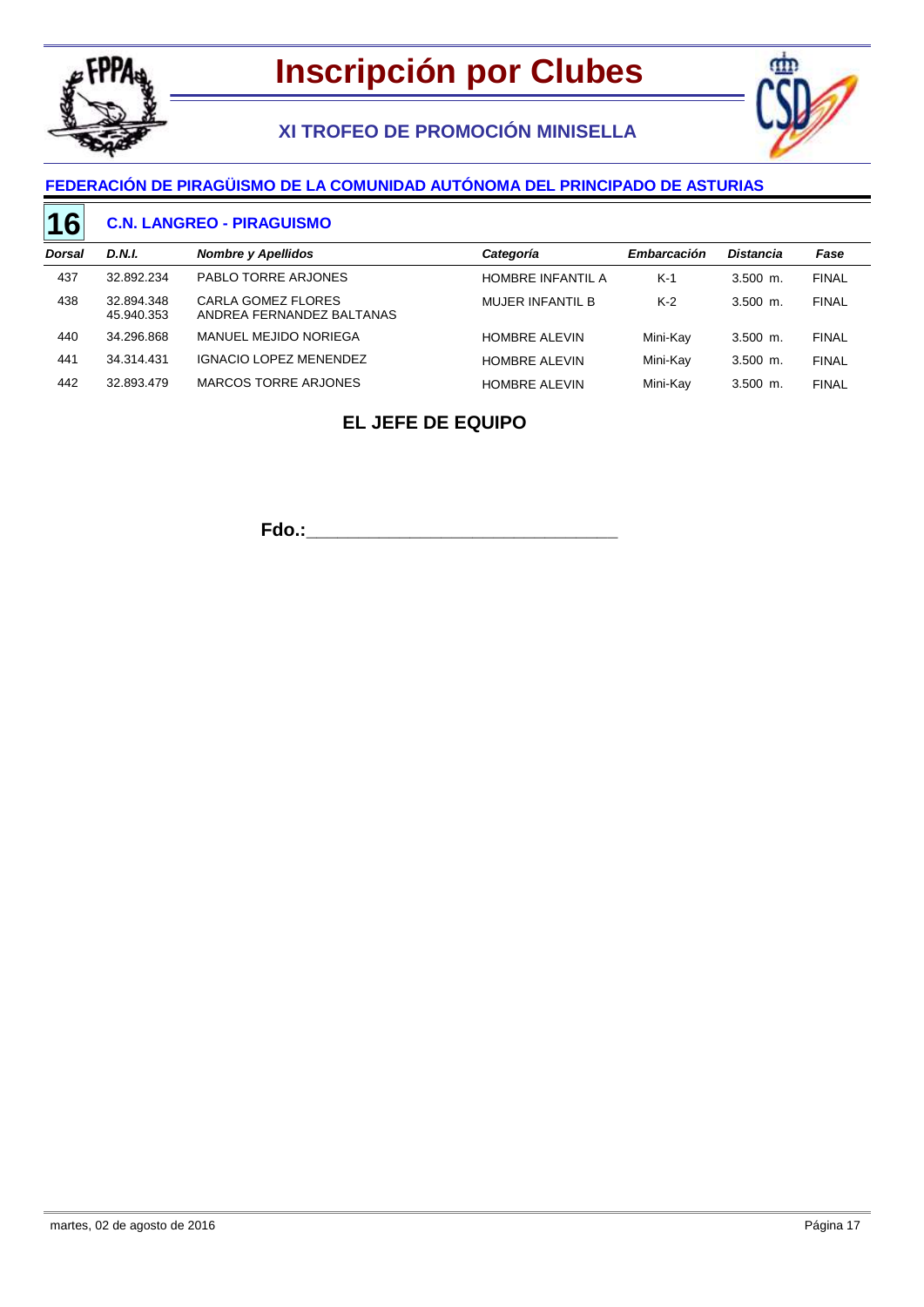

# **XI TROFEO DE PROMOCIÓN MINISELLA**



# **FEDERACIÓN DE PIRAGÜISMO DE LA COMUNIDAD AUTÓNOMA DE CATALUÑA**

| <b>17</b> | <b>ASOCIACIO PIRAGUISTICA BALENGUER</b> |                           |                      |                    |            |              |
|-----------|-----------------------------------------|---------------------------|----------------------|--------------------|------------|--------------|
| Dorsal    | D.N.I.                                  | <b>Nombre y Apellidos</b> | Categoría            | <b>Embarcación</b> | Distancia  | Fase         |
|           | 77.791.468                              | ROGER ADSERA VET          | <b>HOMBRE ALEVIN</b> | Mini-Kav           | $3.500$ m. | <b>FINAL</b> |

### **EL JEFE DE EQUIPO**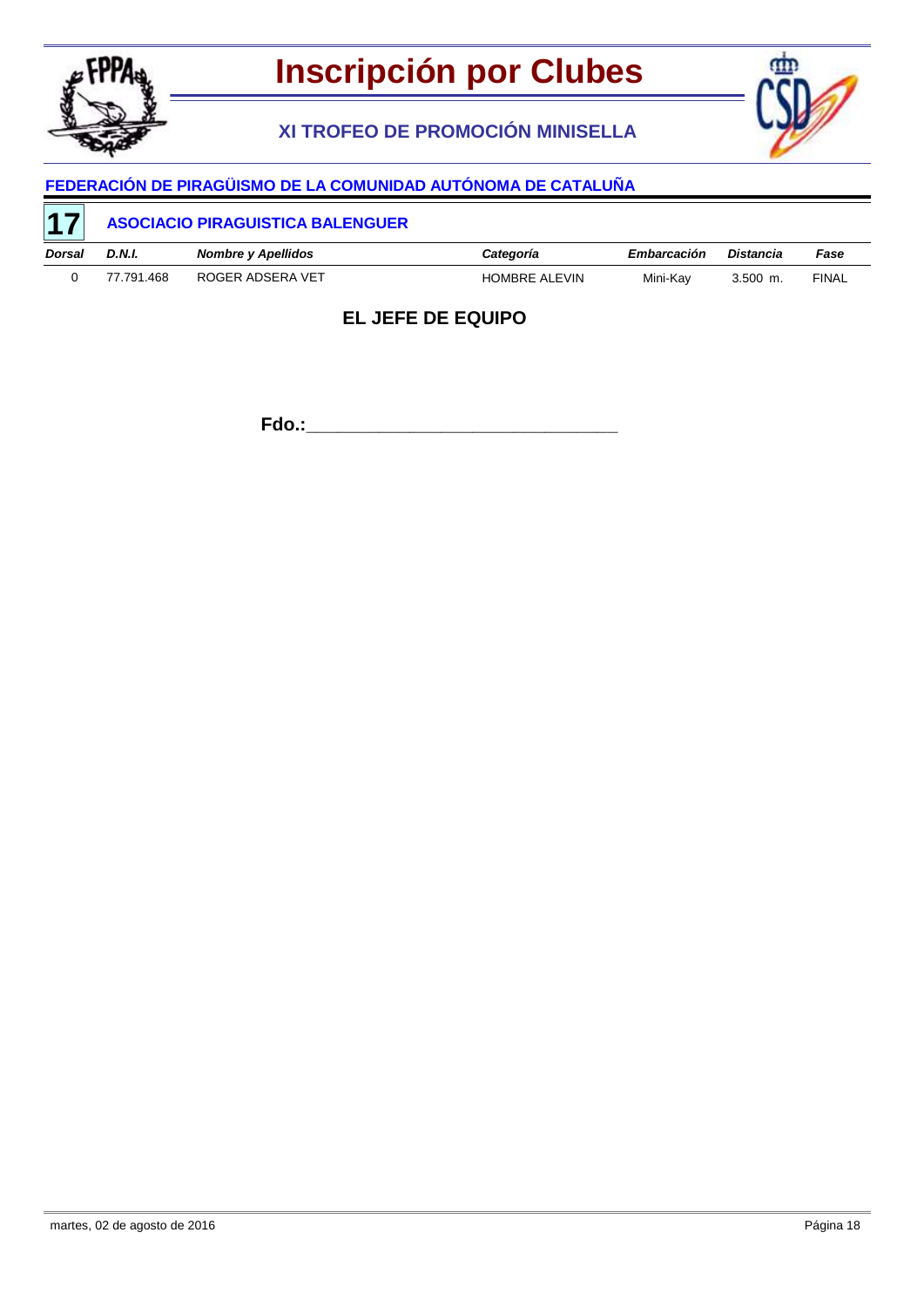

# **XI TROFEO DE PROMOCIÓN MINISELLA**



### **FEDERACIÓN DE PIRAGÜISMO DE LA COMUNIDAD AUTÓNOMA DE CANTABRIA**

#### **PIRAGUISMO COLINDRES 18**

| Dorsal | D.N.I.     | <b>Nombre y Apellidos</b>  | Categoría                | Embarcación | <b>Distancia</b> | Fase         |
|--------|------------|----------------------------|--------------------------|-------------|------------------|--------------|
|        | 72.285.635 | DAVID BAYON GARCIA         | <b>HOMBRE BENJAMIN</b>   | Mini-Kay    | 1.500 m.         | <b>FINAL</b> |
|        | 21.140.350 | RUBEN GONZALEZ MARTIN      | HOMBRE INFANTIL B        | $K-1$       | $3.500$ m.       | <b>FINAL</b> |
|        | 72.353.211 | MARIO NAVARRETE EXPOSITO   | HOMBRE INFANTIL B        | $K-1$       | $3.500$ m.       | <b>FINAL</b> |
|        | 72.209.757 | ERNESTO GORIBAR ECHEVARRIA | HOMBRE INFANTIL B        | $K-1$       | $3.500$ m.       | <b>FINAL</b> |
|        | 72.266.944 | DIEGO HIGUERA ALONSO       | <b>HOMBRE INFANTIL B</b> | $K-1$       | $3.500$ m.       | <b>FINAL</b> |
|        | 72.202.827 | OSCAR TORRE MOGOLLON       | <b>HOMBRE BENJAMIN</b>   | Mini-Kay    | $1.500$ m.       | <b>FINAL</b> |
|        |            |                            |                          |             |                  |              |

## **EL JEFE DE EQUIPO**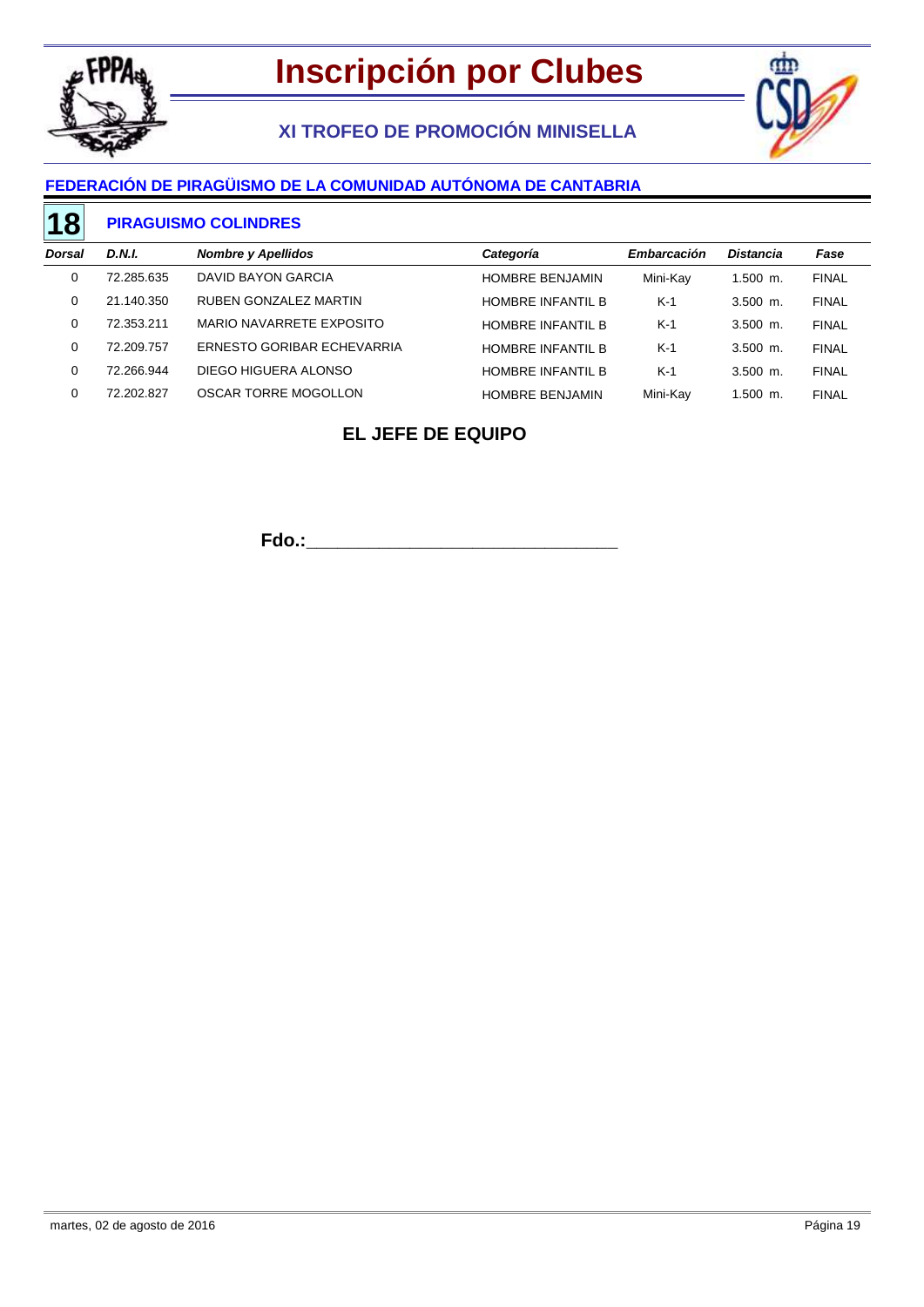

# **XI TROFEO DE PROMOCIÓN MINISELLA**



### **FEDERACIÓN DE PIRAGÜISMO DE LA COMUNIDAD AUTÓNOMA DEL PRINCIPADO DE ASTURIAS**

#### **FERTIBERIA - ASOCIACION ATLETICA AVILESINA**

| <b>Dorsal</b>  | <b>D.N.I.</b>            | <b>Nombre y Apellidos</b>                                 | Categoría                | <b>Embarcación</b> | <b>Distancia</b> | Fase         |
|----------------|--------------------------|-----------------------------------------------------------|--------------------------|--------------------|------------------|--------------|
| 1              | 71.977.641               | JAIRO FERNANDEZ CASTILLO                                  | HOMBRE INFANTIL A        | $C-1$              | $3.500$ m.       | <b>FINAL</b> |
| $\overline{2}$ | 71.906.021<br>71.976.691 | <b>GABRIELA CAMPA PELAEZ</b><br><b>CLARA BANGO MEDINA</b> | <b>MUJER INFANTIL A</b>  | $K-2$              | 3.500 m.         | <b>FINAL</b> |
| 3              | 58.433.899<br>71.974.396 | ALVARO RUBIO ORDOÑEZ<br>PELAYO ROJAS IÑIGO                | <b>HOMBRE INFANTIL B</b> | $K-2$              | $3.500$ m.       | <b>FINAL</b> |
| 4              | 71.966.610<br>71.966.401 | <b>JAIRO TUSET FERNANDEZ</b><br>DIEGO CUETO CHICON        | HOMBRE INFANTIL A        | $K-2$              | $3.500$ m.       | <b>FINAL</b> |
| 5              | 71.907.141               | ROBERTO GONZALEZ PEREZ                                    | HOMBRE INFANTIL A        | $K-2$              | 3.500 m.         | <b>FINAL</b> |
| 10             | 71.966.611               | <b>LLARA TUSET FERNANDEZ</b>                              | <b>MUJER ALEVIN</b>      | Mini-Kay           | $3.500$ m.       | <b>FINAL</b> |
| 11             | 71.985.603               | IKER VARELA IZQUIERDO                                     | <b>HOMBRE ALEVIN</b>     | Mini-Kay           | 3.500 m.         | <b>FINAL</b> |
| 12             | 71.738.193               | <b>RUBEN GARCIA GALLEGO</b>                               | <b>HOMBRE ALEVIN</b>     | Mini-Kay           | 3.500 m.         | <b>FINAL</b> |
| 13             | 71.968.659               | BORJA CALVO SUAREZ                                        | <b>HOMBRE ALEVIN</b>     | Mini-Kay           | 3.500 m.         | <b>FINAL</b> |
| 14             | 71.968.789               | DIEGO LOPEZ MARTINEZ                                      | <b>HOMBRE ALEVIN</b>     | Mini-Kay           | 3.500 m.         | <b>FINAL</b> |
| 15             | 71.988.047               | <b>MARCOS LOPEZ LUIS</b>                                  | <b>HOMBRE ALEVIN</b>     | Mini-Kay           | 3.500 m.         | <b>FINAL</b> |
| 16             | 71.974.727               | DIEGO MENENDEZ FERNANDEZ                                  | <b>HOMBRE ALEVIN</b>     | Mini-Kay           | $3.500$ m.       | <b>FINAL</b> |
| 17             | 11.422.321               | <b>ENOL HERVELLO PEREZ</b>                                | <b>HOMBRE ALEVIN</b>     | Mini-Kay           | $3.500$ m.       | <b>FINAL</b> |
| 18             | 71.985.277               | SAMUEL MESA GUZMAN                                        | <b>HOMBRE ALEVIN</b>     | Mini-Kay           | 3.500 m.         | <b>FINAL</b> |
| 19             | 71.986.207               | <b>GABRIEL DEL RIO FERNANDEZ</b>                          | <b>HOMBRE ALEVIN</b>     | Mini-Kay           | $3.500$ m.       | <b>FINAL</b> |
| 20             | 71.984.863               | LUCAS ALVAREZ SANCHEZ-CIMAS                               | <b>HOMBRE ALEVIN</b>     | Mini-Kay           | 3.500 m.         | <b>FINAL</b> |
| 22             | 71.967.322               | DANIELA JUSTO CUIÑAS                                      | <b>MUJER BENJAMIN</b>    | Mini-Kay           | 1.500 m.         | <b>FINAL</b> |
| 23             | 71.987.661               | ALEKA MANJON ROMERO                                       | <b>MUJER BENJAMIN</b>    | Mini-Kay           | $1.500$ m.       | <b>FINAL</b> |
| 24             | 71.986.275               | GUILLERMO ALVAREZ SANCHEZ-CIMA                            | <b>HOMBRE BENJAMIN</b>   | Mini-Kay           | $1.500$ m.       | <b>FINAL</b> |
| 25             | 71.978.698               | DIEGO LAGO ALVAREZ                                        | <b>HOMBRE BENJAMIN</b>   | Mini-Kay           | 1.500 m.         | <b>FINAL</b> |
| 27             | 71.968.345               | PABLO ROJO ORTIGOSA                                       | <b>HOMBRE BENJAMIN</b>   | Mini-Kay           | $1.500$ m.       | <b>FINAL</b> |
| 28             | 71.967.031               | ANGELA PRAVIA TASCON                                      | <b>MUJER BENJAMIN</b>    | Mini-Kay           | $1.500$ m.       | <b>FINAL</b> |

## **EL JEFE DE EQUIPO**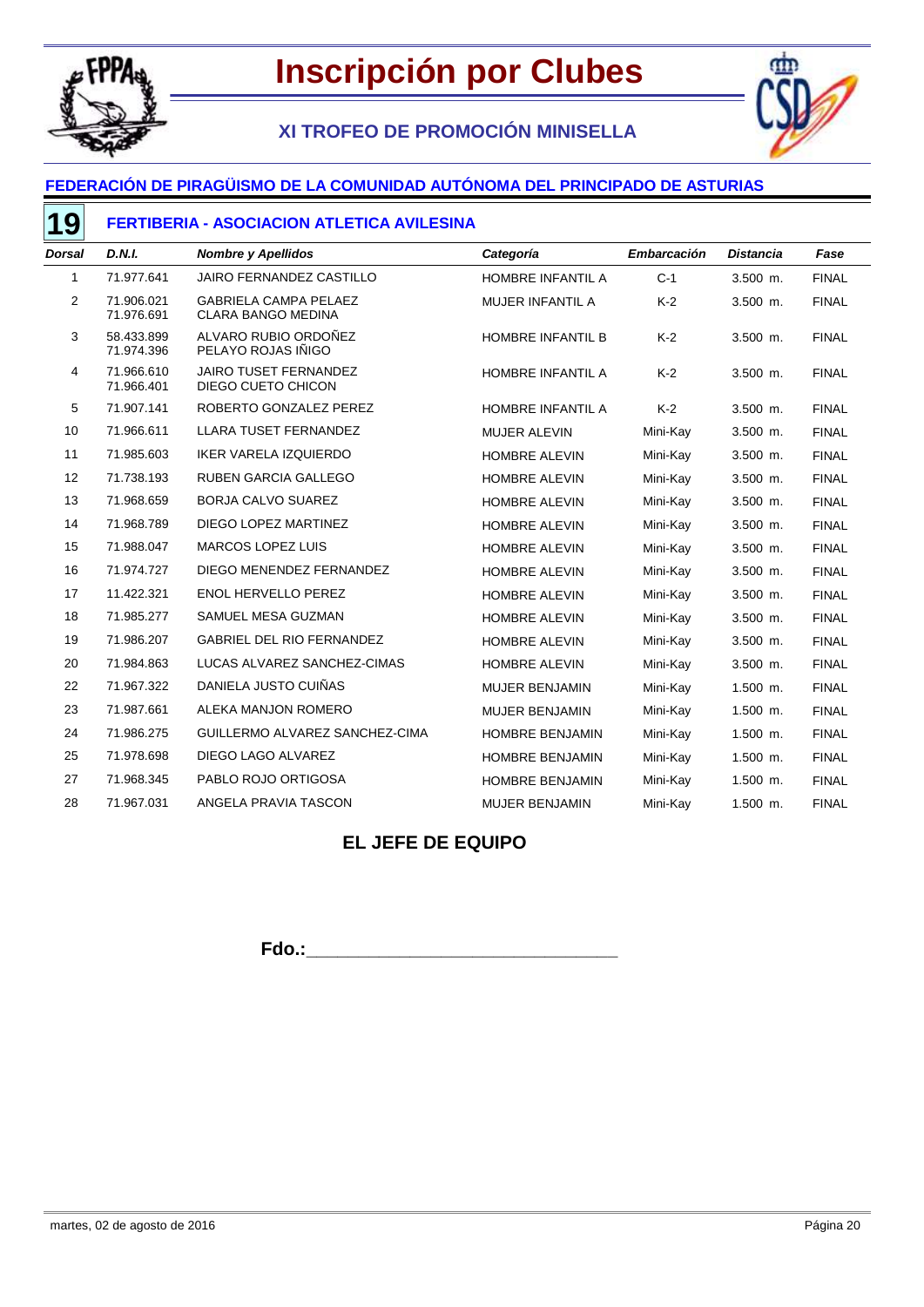

# **XI TROFEO DE PROMOCIÓN MINISELLA**



### **FEDERACIÓN DE PIRAGÜISMO DE LA COMUNIDAD AUTÓNOMA DE CANTABRIA**

#### **CANTABRIA MULTISPORT 20**

| <b>Dorsal</b> | D.N.I.     | <b>Nombre y Apellidos</b>        | Categoría               | Embarcación | <b>Distancia</b> | Fase         |
|---------------|------------|----------------------------------|-------------------------|-------------|------------------|--------------|
| 0             | 04.734.856 | <b>DJAMILI ROMAN</b>             | <b>HOMBRE BENJAMIN</b>  | Mini-Kay    | $1.500$ m.       | <b>FINAL</b> |
| 0             | 72.261.632 | DAVID TEMPRANO SIERRA            | <b>HOMBRE ALEVIN</b>    | Mini-Kay    | $3.500$ m.       | <b>FINAL</b> |
| $\mathbf 0$   | 72.356.005 | <b>HECTOR MELERO LOPEZ</b>       | <b>HOMBRE BENJAMIN</b>  | Mini-Kay    | $1.500$ m.       | <b>FINAL</b> |
| 0             | 72.274.475 | <b>MARTIN EALO TAZON</b>         | <b>HOMBRE BENJAMIN</b>  | Mini-Kay    | $1.500$ m.       | <b>FINAL</b> |
| 0             | 72.261.633 | ANGEL TEMPRANO SIERRA            | <b>HOMBRE PREBENJA</b>  | Mini-Kay    | $1.500$ m.       | <b>FINAL</b> |
| 0             | 72.280.064 | JORGE RUIZ OCHOANTESANA          | <b>HOMBRE PREBENJA</b>  | Mini-Kay    | $1.500$ m.       | <b>FINAL</b> |
| 0             | 72.274.703 | RODRIGO BUSTILLO CARAZO          | <b>HOMBRE PREBENJA</b>  | Mini-Kay    | $1.500$ m.       | <b>FINAL</b> |
| 0             | 72.274.702 | NOEMI BUSTILLO CARAZO            | <b>MUJER ALEVIN</b>     | Mini-Kay    | $3.500$ m.       | <b>FINAL</b> |
| 0             | 72.352.885 | <b>VIRGINIA ISTURIZ PONTONES</b> | <b>MUJER INFANTIL A</b> | $K-1$       | $3.500$ m.       | <b>FINAL</b> |
| 0             | 72.195.960 | DANIEL BEATO LOPEZ-DORIGA        | <b>HOMBRE PREBENJA</b>  | Mini-Kay    | $1.500$ m.       | <b>FINAL</b> |

## **EL JEFE DE EQUIPO**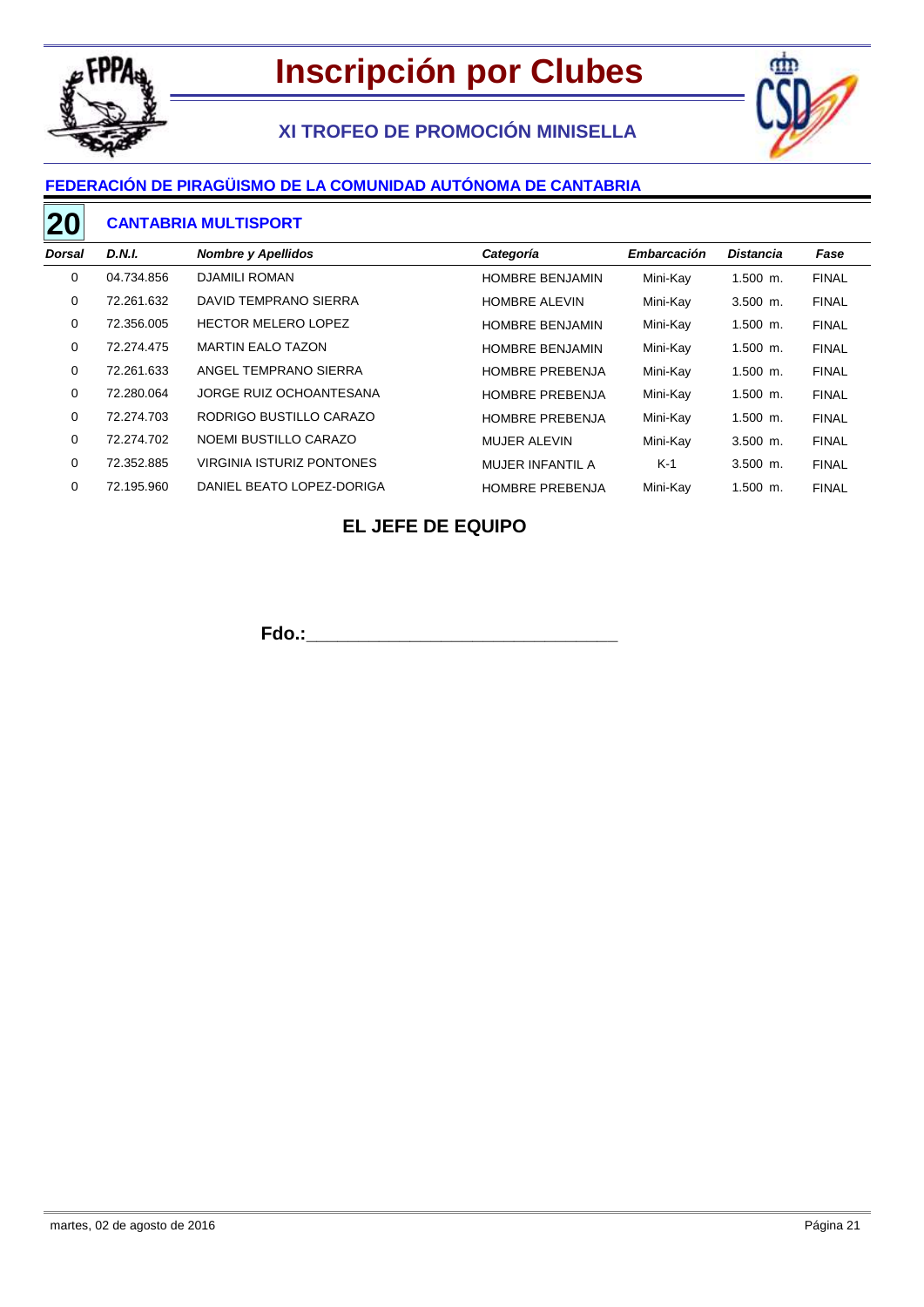

# **XI TROFEO DE PROMOCIÓN MINISELLA**



# **FEDERACIÓN DE PIRAGÜISMO DE LA COMUNIDAD AUTÓNOMA DE CANTABRIA**

| $\overline{21}$ | <b>PALENTINO LURPELAN</b> |                           |                      |             |            |              |  |
|-----------------|---------------------------|---------------------------|----------------------|-------------|------------|--------------|--|
| <b>Dorsal</b>   | D.N.I.                    | <b>Nombre y Apellidos</b> | Categoría            | Embarcación | Distancia  | Fase         |  |
|                 | 71.971.459                | PABLO MARTINEZ LOPEZ      | <b>HOMBRE ALEVIN</b> | Mini-Kav    | $3.500$ m. | <b>FINAL</b> |  |

### **EL JEFE DE EQUIPO**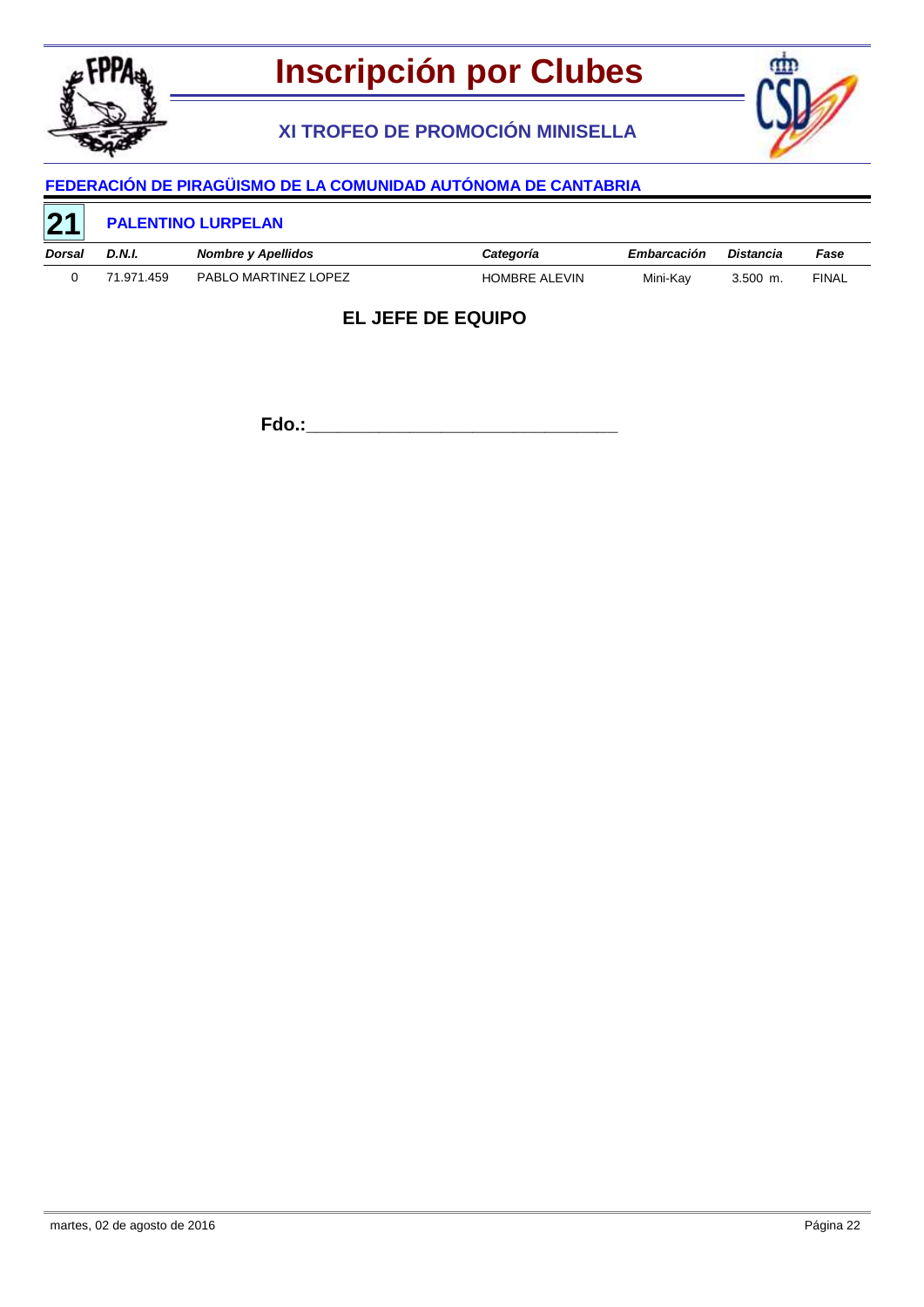

# **XI TROFEO DE PROMOCIÓN MINISELLA**



### **FEDERACIÓN DE PIRAGÜISMO DE LA COMUNIDAD AUTÓNOMA DE CANTABRIA**

#### **DEVA CORBATAS PINDAL 22**

| the control of the control of the control of<br>Dorsal | D.N.I.     | Nombre y Apellidos     | Categoría            | Embarcación | Distancia  | Fase         |
|--------------------------------------------------------|------------|------------------------|----------------------|-------------|------------|--------------|
|                                                        | 72.224.137 | BORJA CUETO FERNANDEZ  | <b>HOMBRE ALEVIN</b> | Mini-Kav    | $3.500$ m. | FINAL        |
|                                                        | 21.140.316 | SERGIO CARRILLO IBAÑEZ | <b>HOMBRE ALEVIN</b> | Mini-Kay    | $3.500$ m. | <b>FINAL</b> |

# **EL JEFE DE EQUIPO**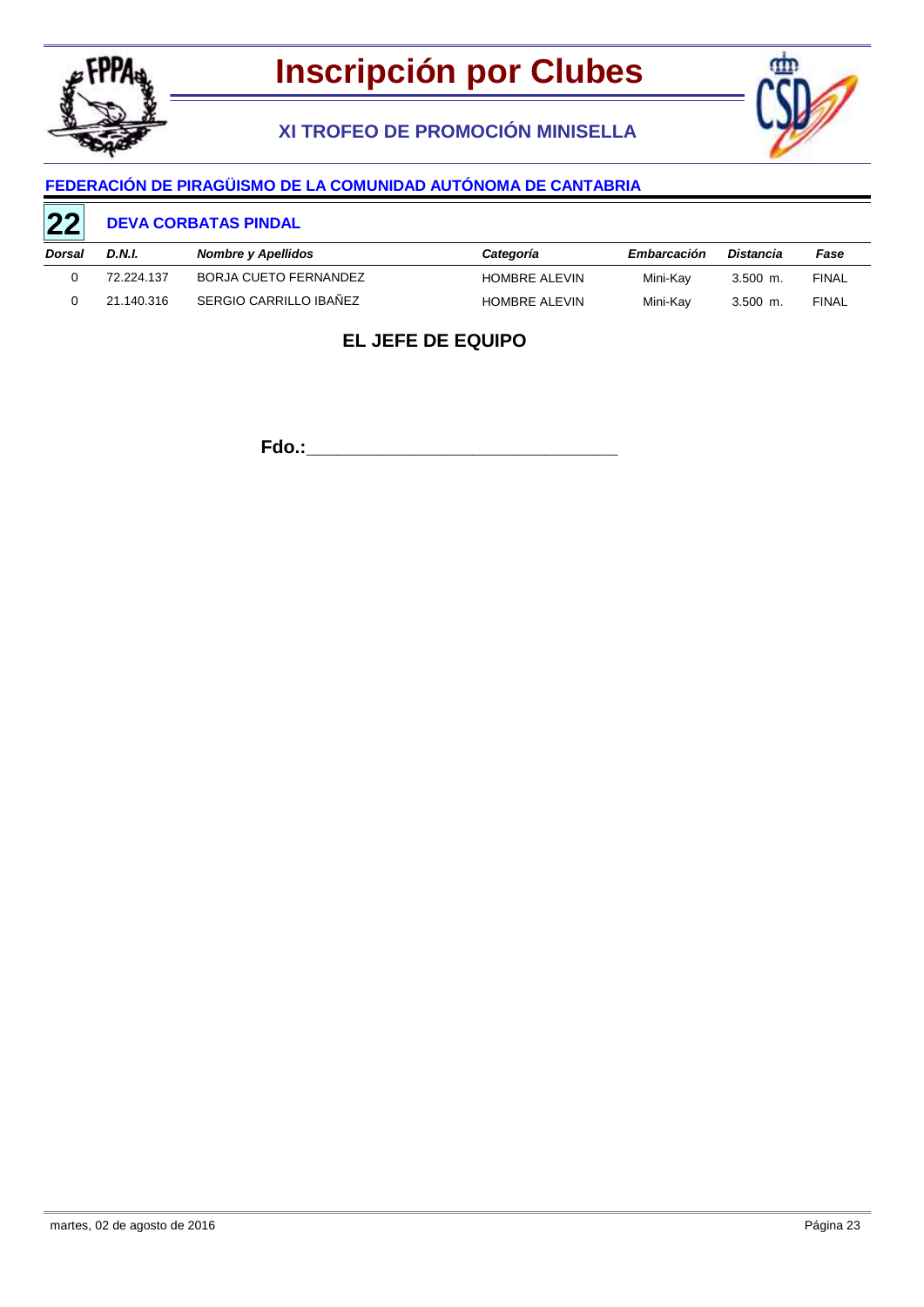

# **XI TROFEO DE PROMOCIÓN MINISELLA**



### **FEDERACIÓN DE PIRAGÜISMO DE LA COMUNIDAD AUTÓNOMA DE NAVARRA**

#### **BARRIKA PIRAGUA TALDEA 23**

| Dorsal | D.N.I.     | Nombre y Apellidos   | Categoría        | Embarcación | Distancia  | Fase         |
|--------|------------|----------------------|------------------|-------------|------------|--------------|
|        | 16.108.069 | ELVIRA IZARO         | MUJER INFANTIL A | K-1         | $3.500$ m. | FINAL        |
|        | 79.369.783 | LEIRE GANA FERNANDEZ | MUJER INFANTIL B | K-1         | $3.500$ m. | <b>FINAL</b> |

# **EL JEFE DE EQUIPO**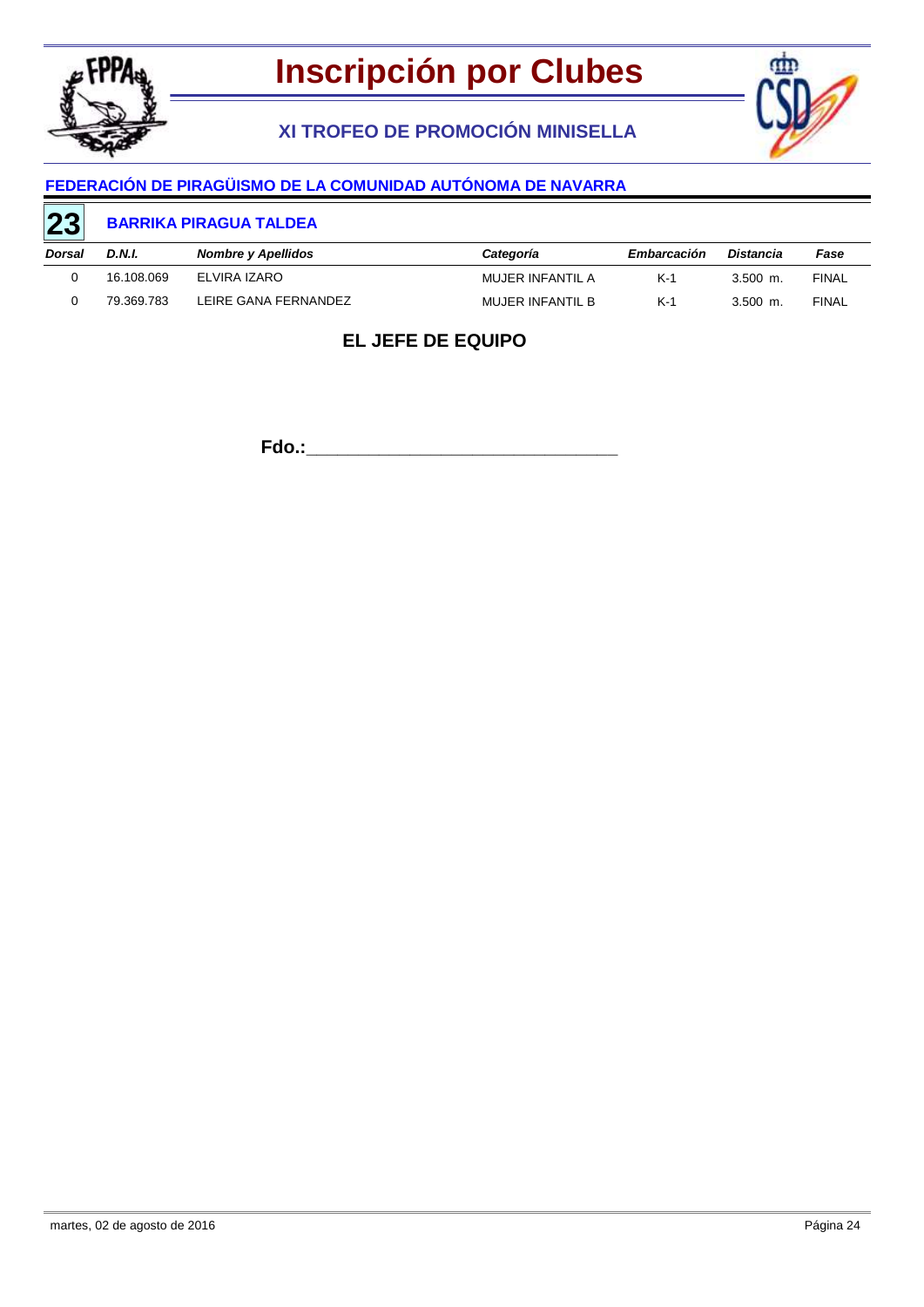

# **XI TROFEO DE PROMOCIÓN MINISELLA**



#### **FEDERACIÓN DE PIRAGÜISMO DE LA COMUNIDAD AUTÓNOMA DEL PRINCIPADO DE ASTURIAS**

#### **KCCM MECHELEN - BELGICA** *Dorsal D.N.I. Nombre y Apellidos* **25** *Categoría Embarcación Distancia Fase* 0 00.000.001 INES POLSPOEL **120 CONSERVING MUJER ALEVIN** Mini-Kay 3.500 m. FINAL 0 00.000.002 MARC POLSPOEL **12 CONTAINS HOMBRE ALEVIN** Mini-Kay 3.500 m. FINAL

### **EL JEFE DE EQUIPO**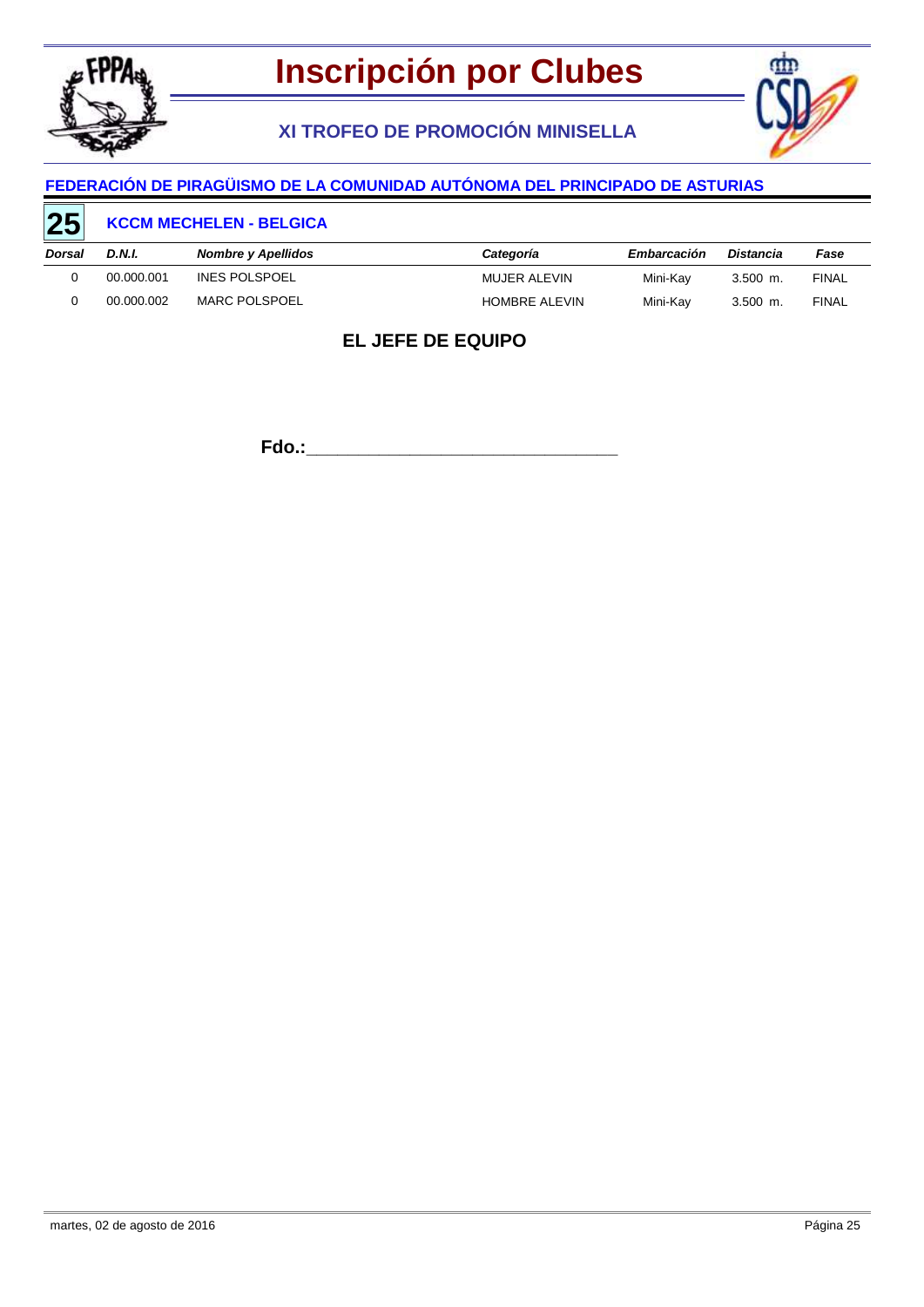

# **XI TROFEO DE PROMOCIÓN MINISELLA**



### **FEDERACIÓN DE PIRAGÜISMO DE LA COMUNIDAD AUTÓNOMA DE ANDALUCÍA**

#### **CLUB NAUTICO DE SEVILLA 26**

| Dorsal | D.N.I.     | <b>Nombre y Apellidos</b>         | Categoría        | Embarcación | Distancia  | Fase         |
|--------|------------|-----------------------------------|------------------|-------------|------------|--------------|
|        | 00.000.004 | CARMEN MORAL GONZALEZ             | MUJER ALEVIN     | Mini-Kav    | $3.500$ m. | <b>FINAL</b> |
|        | 00.000.003 | MARTA GARCIA DE LA BORBOLLA YAQUE | MUJER INFANTIL B | $K-1$       | $3.500$ m. | <b>FINAL</b> |
|        | 00.000.005 | MANUELA HERNANDEZ CARRERA         | MUJER ALEVIN     | Mini-Kav    | $3.500$ m. | <b>FINAL</b> |

## **EL JEFE DE EQUIPO**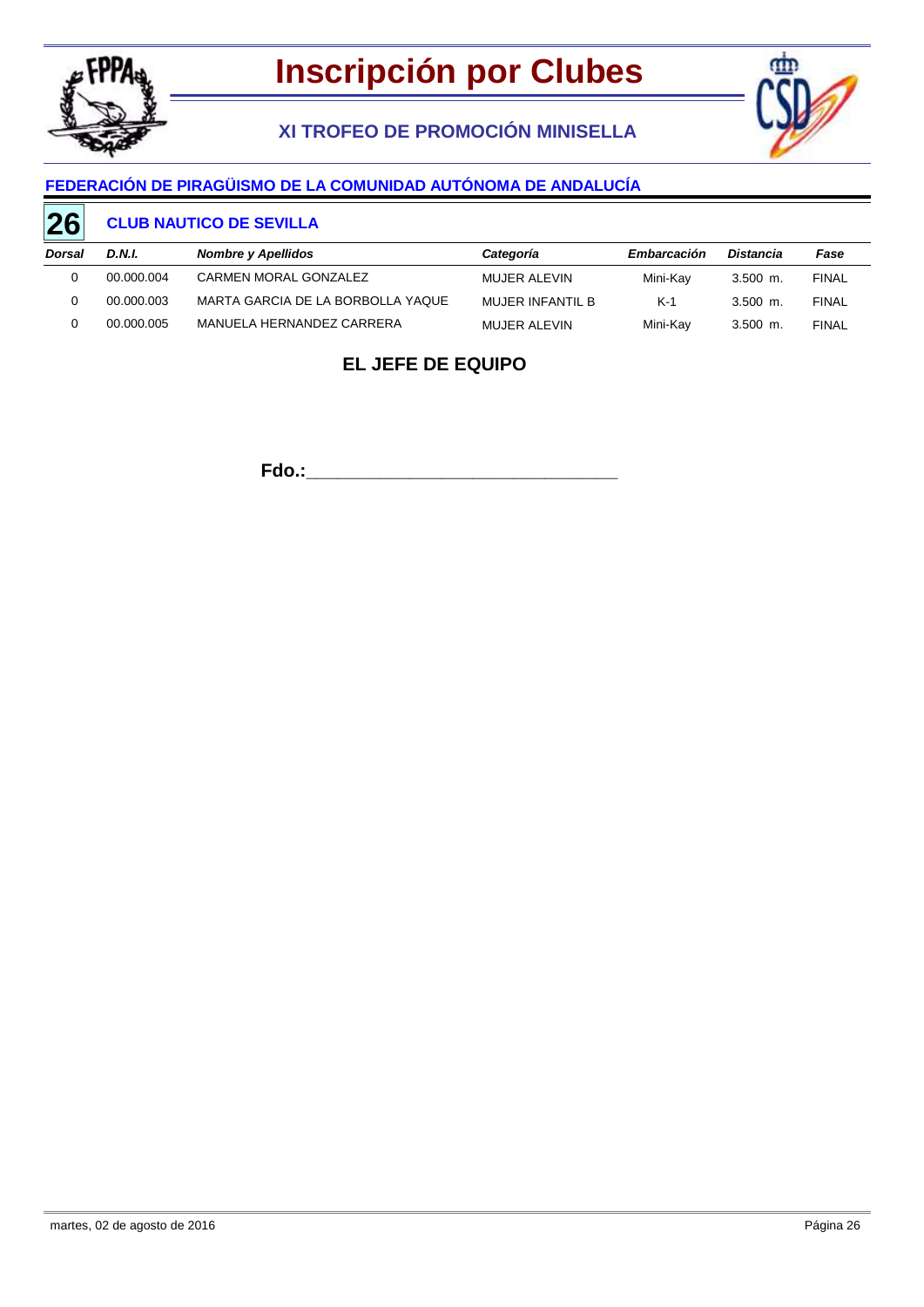

# **XI TROFEO DE PROMOCIÓN MINISELLA**



# **FEDERACIÓN DE PIRAGÜISMO DE LA COMUNIDAD AUTÓNOMA DE GALICIA**

| 27     | <b>CLUB PIRAGUISMO CIUDAD DE LUGO</b> |                          |                   |             |            |              |  |  |
|--------|---------------------------------------|--------------------------|-------------------|-------------|------------|--------------|--|--|
| Dorsal | D.N.I.                                | Nombre y Apellidos       | Categoría         | Embarcación | Distancia  | Fase         |  |  |
|        | 34.284.061                            | IGNACIO GONZALEZ MATILLA | HOMBRE INFANTIL B | $K-1$       | $3.500$ m. | <b>FINAL</b> |  |  |

### **EL JEFE DE EQUIPO**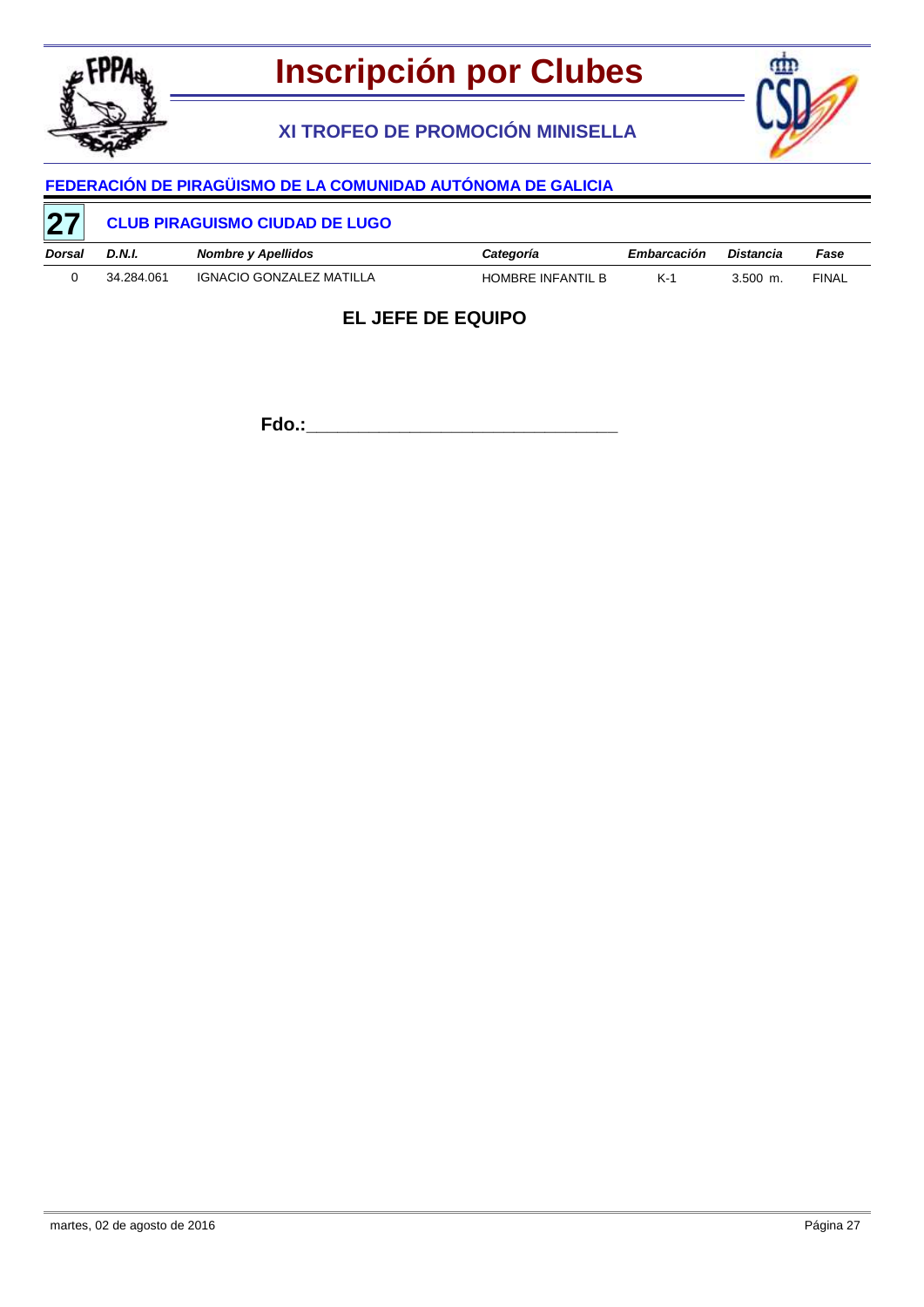

**XI TROFEO DE PROMOCIÓN MINISELLA**



### **FEDERACIÓN DE PIRAGÜISMO DE LA COMUNIDAD AUTÓNOMA DE BALEARES**

#### **CLUB DE VELA PORT D'ANDRATX 28**

| Dorsal | D.N.I.                   | <b>Nombre y Apellidos</b>                    | Categoría         | Embarcación | Distancia  | Fase         |
|--------|--------------------------|----------------------------------------------|-------------------|-------------|------------|--------------|
|        | 04.867.738<br>43.210.443 | CRISTIAN BUCSA JUGLEA<br>JAUME VICH SAMPEDRO | HOMBRE INFANTIL A | $K-2$       | $3.500$ m. | <b>FINAL</b> |
|        | 45.192.711               | MARC GAY PORCEL                              | HOMBRE INFANTIL A | K-1         | $3.500$ m. | <b>FINAL</b> |

## **EL JEFE DE EQUIPO**